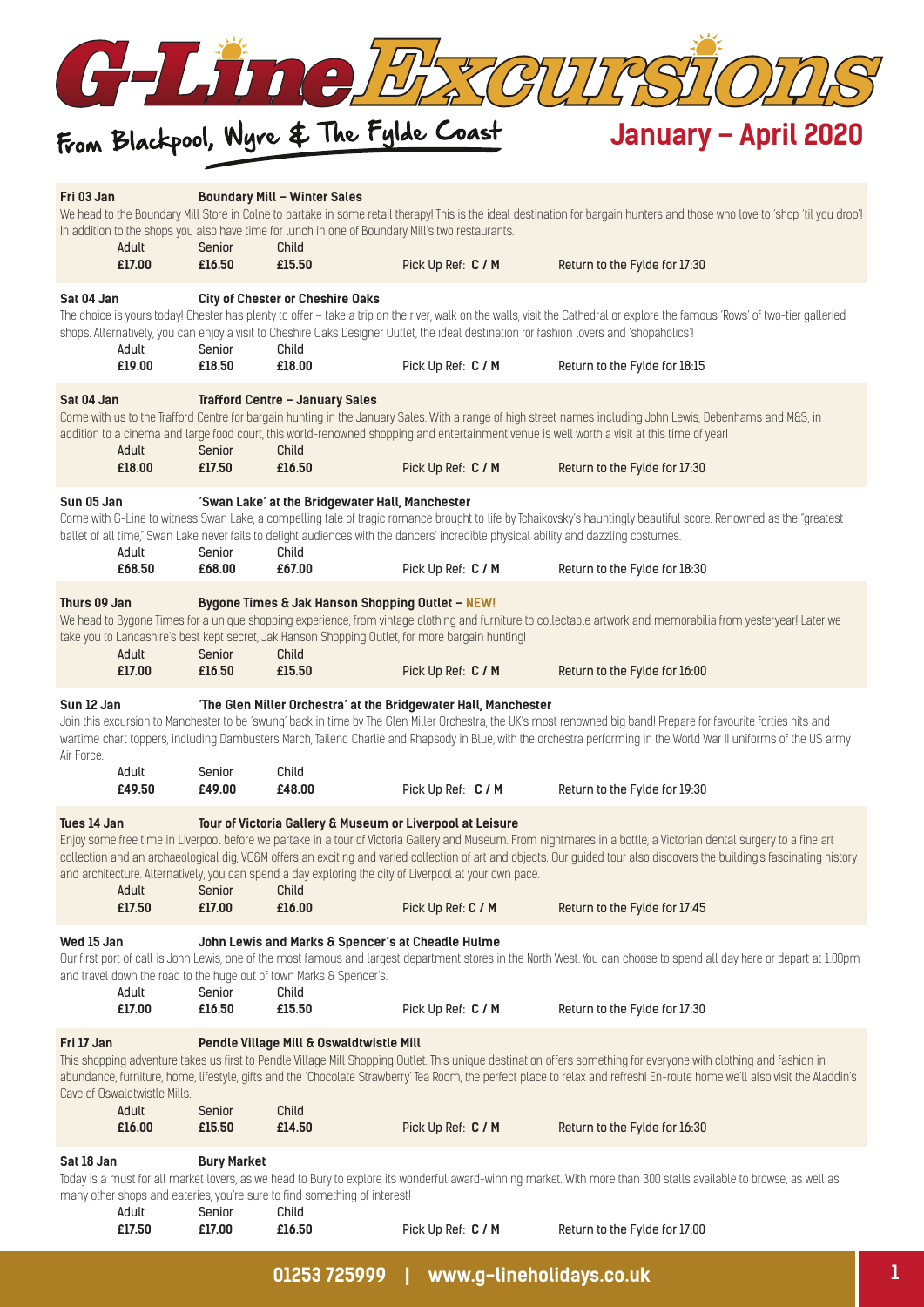| Mon 20 Jan<br>Leisure | Adult<br>£17.00                                                          | Senior<br>£16.50 | Alternatively, you can spend a day exploring the city of Liverpool at your own pace.<br>Child<br>£16.00                                                 | Liverpool at Leisure or Guided Tour of Tate Gallery - NEW!         | We head to the 'Capital of Culture' to experience a tour of Tate Art Gallery & Museum. Admire the famous artworks on display as your experienced guide takes you on a<br>themed journey around the gallery! You will also have some free time to explore Liverpool's shops and attractions at your own pace before we journey home.                                           |
|-----------------------|--------------------------------------------------------------------------|------------------|---------------------------------------------------------------------------------------------------------------------------------------------------------|--------------------------------------------------------------------|-------------------------------------------------------------------------------------------------------------------------------------------------------------------------------------------------------------------------------------------------------------------------------------------------------------------------------------------------------------------------------|
| Tate                  | £22.00                                                                   | £21.50           | £21.00                                                                                                                                                  | Pick Up Ref: B / L                                                 | Return to the Fylde for 18:00                                                                                                                                                                                                                                                                                                                                                 |
| Wed 22 Jan            | Adult<br>£17.00                                                          | Senior<br>£16.50 | <b>Boundary Mill - Winter Sales</b><br>addition to the shops you also have time for lunch in one of Boundary Mill's two restaurants.<br>Child<br>£15.50 | Pick Up Ref: C / M                                                 | We head to the Boundary Mill Store in Colne to partake in some retail therapy! The ideal destination for bargain hunters and those who love to 'shop 'til you drop'! In<br>Return to the Fylde for 17:30                                                                                                                                                                      |
| Fri 24 Jan            |                                                                          |                  |                                                                                                                                                         | Burns Celebrations at the Calf's Head & Oswaldtwistle Mills - NEW! |                                                                                                                                                                                                                                                                                                                                                                               |
| Oswaldtwistle Mills.  |                                                                          |                  |                                                                                                                                                         |                                                                    | We take a wee drive to the Calf's Head in the heart of the Ribble Valley for a traditional Burns themed three-course meal, including tea/coffeel Boasting beautiful views<br>of Pendle Hill, open fires and large gardens, this stunning country inn provides a wonderful setting to mingle and dine. En route home we'll visit the Aladdin's Cave of                         |
|                       | Adult<br>£39.50                                                          | Senior<br>£39.00 | Child<br>£38.00                                                                                                                                         | Pick Up Ref: F / P                                                 | Return to the Fylde for 17:00                                                                                                                                                                                                                                                                                                                                                 |
| Sun 26 Jan            | Adult                                                                    | Senior           | Manchester's Chinese New Year Parade<br>Child                                                                                                           |                                                                    | Don't miss this exciting day packed with fun and fortune as we journey to Manchester for its brilliant Chinese New Year celebrations. The parade, led by a spectacular<br>175-foot dragon, travels from Albert Square to Chinatown, where you'll find the famous red lanterns, traditional lion dances, street food, music and live performances!                             |
|                       | £18.00                                                                   | £17.50           | £17.00                                                                                                                                                  | Pick Up Ref: C / M                                                 | Return to the Fylde for 17:30                                                                                                                                                                                                                                                                                                                                                 |
| Wed 29 Jan            | mind, this musical phenomenon is not to be missed.<br>Adult<br>£57.00    | Senior<br>£56.50 | 'We Will Rock You' at the Palace Theatre, Manchester<br>Child<br>£55.50                                                                                 | Pick Up Ref: C / M                                                 | Take your top price stalls seat for a performance of this futuristic comedy which revolves around Queen's biggest hits! This awe-inspiring production sees 24 of<br>Queen's songs delivered in one dazzling show, including Radio Ga Ga, Killer Queen, Bohemian Rhapsody and, of course, We Will Rock You! Guaranteed to blow your<br>Return to the Fylde for 18:30           |
|                       |                                                                          |                  |                                                                                                                                                         |                                                                    |                                                                                                                                                                                                                                                                                                                                                                               |
| Wed 29 Jan            | you laughing and guessing right to the final curtain.<br>Adult<br>£45.00 | Senior<br>£44.50 | 'Curtains' at the Empire Theatre, Liverpool<br>Child<br>£43.50                                                                                          | Pick Up Ref: C / M                                                 | The star of a new musical has been murdered on opening night and the entire cast and crew are suspects! This Tony award-winning murder mystery musical follows<br>local detective, Frank, in his quest to uncover the truth! Packed with catchy songs, unforgettable characters and plot twists galore, this exciting 'whodunnit' will leave<br>Return to the Fylde for 18:30 |
| Wed 29 Jan            |                                                                          |                  |                                                                                                                                                         |                                                                    |                                                                                                                                                                                                                                                                                                                                                                               |
| is not to be missed.  | Adult                                                                    | Senior           | Child                                                                                                                                                   | 'Buddy - The Buddy Holly Story' at the Lowry Theatre, Manchester   | Now in its 30th terrific year, "the world's most successful rock and roll musical" continues to thrill and delight audiences! Witness the story of Buddy explode on stage<br>in toe-tapping, hand-clapping extravaganzal Featuring all the classic songs, Peggy Sue, That'll Be The Day, La Bamba and many more, this spectacular performance                                 |
|                       | £57.50                                                                   | £57.00           | £56.00                                                                                                                                                  | Pick Up Ref: C / M                                                 | Return to the Fylde for 18:30                                                                                                                                                                                                                                                                                                                                                 |
| Thurs 30 Jan          | Adult                                                                    | Senior           | Trafford Centre - January Sales<br>Child                                                                                                                |                                                                    | Come with us to the Trafford Centre for bargain hunting in the January Sales. With a range of high street names including John Lewis, Debenhams and M&S, in<br>addition to a cinema and large food court, this world-renowned shopping and entertainment venue is well worth a visit at this time of year!                                                                    |
|                       | £18.00                                                                   | £17.50           | £16.50                                                                                                                                                  | Pick Up Ref: C / M                                                 | Return to the Fylde for 17:30                                                                                                                                                                                                                                                                                                                                                 |
| Thurs 30 Jan          | Adult                                                                    | Senior           | M&S Owlcotes & Batley Mill Outlet - NEW!<br>addition to a diverse variety of restaurants and a wonderful garden centre.<br>Child                        |                                                                    | We take you to the Marks & Spencer's outlet at Owlcotes Shopping Centre in Pudsey for a morning of retail therapy. Keep your eyes peeled for items in the January<br>sales! Next, we head to the shopping haven that is Batley Mill, the UK's biggest retail mill, boasting four huge floors of fashion, furniture, homewares and gifts, in                                   |
|                       | £19.00                                                                   | £18.50           | £17.50                                                                                                                                                  | Pick Up Ref: A / K                                                 | Return to the Fylde for 18:30                                                                                                                                                                                                                                                                                                                                                 |
| Thurs 30 Jan          | Adult                                                                    | Senior           | <b>Event City's Creative Craft Show</b><br>Child                                                                                                        |                                                                    | The Creative Craft show at Event City in Manchester is a haven for knitting, cross stitch, papercraft, jewellery, textile, dressmaking and stitching enthusiastsl You'll find<br>everything from kits, charts, patterns, tools and accessories, to trade stands, exhibitions and workshops where you can glean advice from industry expertsl                                  |
|                       | £28.00                                                                   | £27.50           | £16.50                                                                                                                                                  | Pick Up Ref: C / M                                                 | Return to the Fylde for 17:30                                                                                                                                                                                                                                                                                                                                                 |
|                       |                                                                          |                  | <b>Gift Vouchers</b><br>Available                                                                                                                       |                                                                    | The perfect Christmas gift<br>for family and friends                                                                                                                                                                                                                                                                                                                          |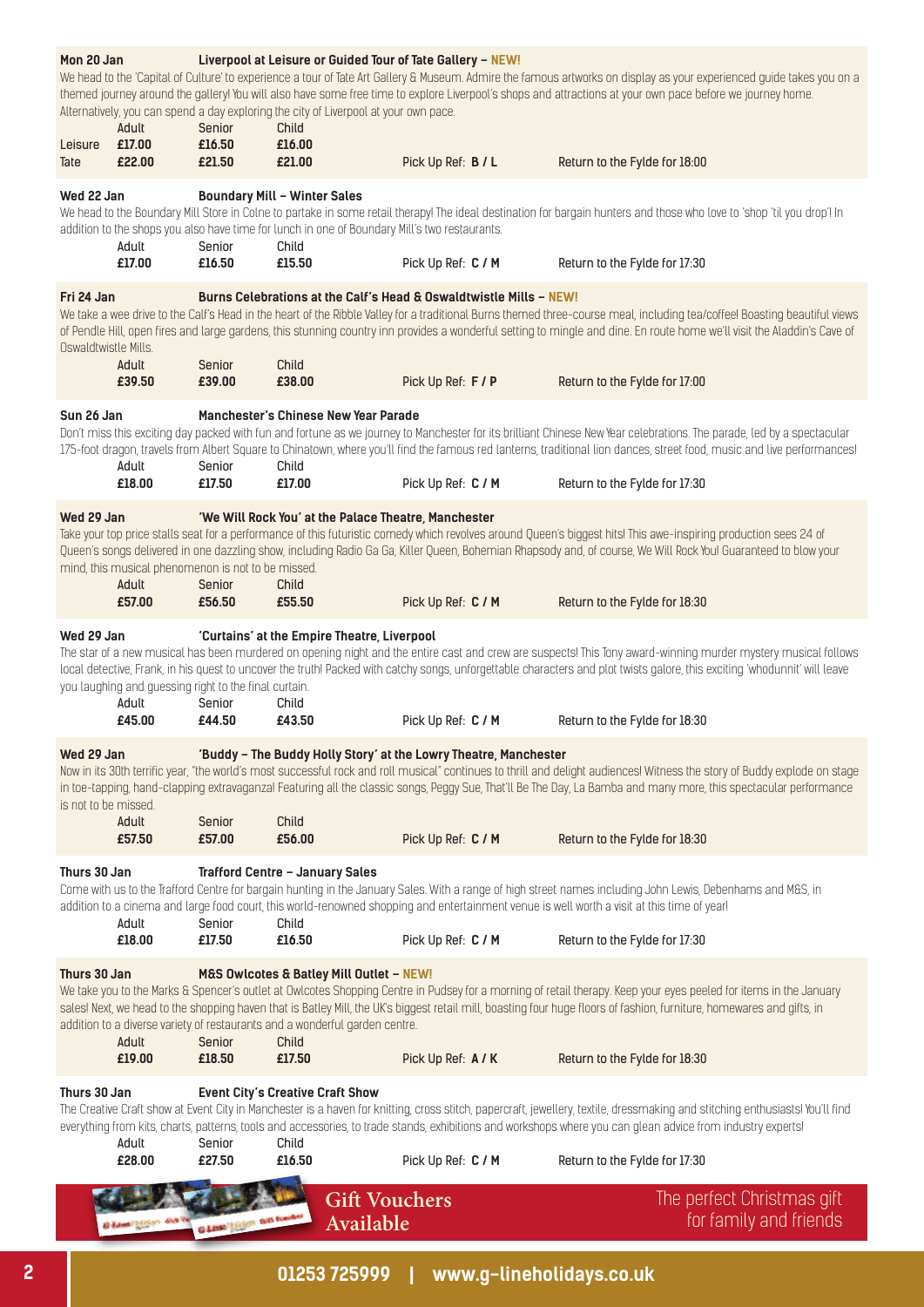| Sat 01 Feb                     |                                                                      | York Ice Trail - NEW!                   |                                                                                                                                                          |                                                                                                                                                                                              | We head to historic York for its Ice Trail, bigger and better than ever before following previous success! Find incredible hand carved ice sculptures across the city, chip<br>chocolate bars out from their frozen prison or help carve the Parliament Street centrepiecel 2019's festival saw many amazing frozen works, from a roaring T-Rex and                                                                                                                                                                                     |
|--------------------------------|----------------------------------------------------------------------|-----------------------------------------|----------------------------------------------------------------------------------------------------------------------------------------------------------|----------------------------------------------------------------------------------------------------------------------------------------------------------------------------------------------|-----------------------------------------------------------------------------------------------------------------------------------------------------------------------------------------------------------------------------------------------------------------------------------------------------------------------------------------------------------------------------------------------------------------------------------------------------------------------------------------------------------------------------------------|
|                                | Adult<br>£24.50                                                      | Senior<br>£24.00                        | Child<br>£23.00                                                                                                                                          | Pick Up Ref: A / K                                                                                                                                                                           | Millennium Falcon to a live carving of a phoenix that upon completion was set alight! Don't miss what promises to be a unique day out in a beautiful city.<br>Return to the Fylde for 19:00                                                                                                                                                                                                                                                                                                                                             |
|                                |                                                                      |                                         |                                                                                                                                                          |                                                                                                                                                                                              |                                                                                                                                                                                                                                                                                                                                                                                                                                                                                                                                         |
| Mon 03 Feb                     | two of the Pendle Witches!                                           |                                         | Valleys, Spells & Fells - NEW!                                                                                                                           |                                                                                                                                                                                              | Our first stop is Oswaldtwistle Mills, where you will have a free morning to explore and grab a bite to eat. In the afternoon, we are joined by a guide for a themed tour of<br>the areal We call at Whalley, England's largest village, and Downham, a popular location for filming period dramasl We then continue past the tranquil ruins of Sawley<br>Abbey before ascending the famous Pendle Hill, long associated with the Lancashire witches. The tour concludes with a scenic descent into Sabden village, home to             |
|                                | Adult<br>£20.00                                                      | Senior<br>£19.50                        | Child<br>£18.50                                                                                                                                          | Pick Up Ref: C / M                                                                                                                                                                           | Return to the Fylde for 16:30                                                                                                                                                                                                                                                                                                                                                                                                                                                                                                           |
| Thurs 06 Feb                   | Adult                                                                | Senior                                  | Lunch & Entertainment 'Winter Warmer' at Ryecroft Hall<br>entertainment, singalongs and bingo, the perfect way to blow away the winter cobwebs.<br>Child |                                                                                                                                                                                              | We return once again for an afternoon of food, fun and entertainment at Ryecroft Hall. Enjoy a hearty three course meal with tea and coffee included, followed by                                                                                                                                                                                                                                                                                                                                                                       |
|                                | £28.00                                                               | £27.50                                  | £27.00                                                                                                                                                   | Pick Up Ref: Tel Office                                                                                                                                                                      | Return to the Fylde for 17:30                                                                                                                                                                                                                                                                                                                                                                                                                                                                                                           |
| Sat 08 Feb<br>bargain hunting! |                                                                      |                                         | Dogs Trust Home & Broadstone Mill                                                                                                                        |                                                                                                                                                                                              | This excursion takes us to Denton in Manchester to visit the Dogs Trust's regional home for dogs. During our visit we see first-hand how a team of dedicated staff care<br>for these abandoned animals before they are re-homed. Tea and coffee will be provided before we travel to Broadstone Mill for an afternoon of retail therapy and                                                                                                                                                                                             |
|                                | Adult<br>£17.50                                                      | Senior<br>£17.00                        | Child<br>£16.00                                                                                                                                          | Pick Up Ref: C / M                                                                                                                                                                           | Return to the Fylde for 16:00                                                                                                                                                                                                                                                                                                                                                                                                                                                                                                           |
| Sun 09 Feb                     |                                                                      |                                         | 'Anton & Erin' at the Bridgewater Hall, Manchester                                                                                                       |                                                                                                                                                                                              |                                                                                                                                                                                                                                                                                                                                                                                                                                                                                                                                         |
|                                | for this fabulous concert!                                           |                                         |                                                                                                                                                          |                                                                                                                                                                                              | The nation's favourite ballroom stars are back with their brand-new show for 2020, 'Dance Those Magical Moves' Expect sensational choreography set to silver screen<br>musical hits, thrilling live vocals from TV's Lance Ellington, a spectacular dance ensemble and a stunning 23-piece orchestra to complete the showstopping line up                                                                                                                                                                                               |
|                                | Adult<br>£62.00                                                      | Senior<br>£61.50                        | Child<br>£60.50                                                                                                                                          | Pick Up Ref: C / M                                                                                                                                                                           | Return to the Fylde for 19:00                                                                                                                                                                                                                                                                                                                                                                                                                                                                                                           |
| Mon 10 Feb                     | Adult                                                                | Senior                                  | <b>Boundary Mill - Clearance Sales</b><br>In addition to the shops you also have time for lunch in one of Boundary Mill's two restaurants.<br>Child      |                                                                                                                                                                                              | We head to the Boundary Mill Store in Colne to partake in some retail therapy! This is the ideal destination for bargain hunters and those who love to 'shop 'til you drop'!                                                                                                                                                                                                                                                                                                                                                            |
|                                | £17.00                                                               | £16.50                                  | £15.50                                                                                                                                                   | Pick Up Ref: C / M                                                                                                                                                                           | Return to the Fylde for 17:30                                                                                                                                                                                                                                                                                                                                                                                                                                                                                                           |
| Tues 11 Feb                    | Weavers! Don't miss this popular firm favourite.<br>Adult            | Senior                                  | Child                                                                                                                                                    | Lunch at the Rivington Barn & Houghton Weavers Concert                                                                                                                                       | We return once again to the wonderful Rivington Barn for a delicious two-course lunch. Your afternoon is rounded off with a concert by the well-known Houghton                                                                                                                                                                                                                                                                                                                                                                          |
|                                | £39.50                                                               | £39.00                                  | £38.00                                                                                                                                                   | Pick Up Ref: E / 0                                                                                                                                                                           | Return to the Fylde for 17:15                                                                                                                                                                                                                                                                                                                                                                                                                                                                                                           |
| Sat 15 Feb                     | or visit one of the many attractions, galleries or museums!<br>Adult | <b>Southport for Shopping</b><br>Senior | Child                                                                                                                                                    |                                                                                                                                                                                              | Enjoy a full day at leisure to explore this popular seaside resort. You could stroll along the Promenade or Britain's second longest pier, browse the shops on Lord Street                                                                                                                                                                                                                                                                                                                                                              |
|                                | £16.00                                                               | £15.50                                  | £15.00                                                                                                                                                   | Pick Up Ref: C / M                                                                                                                                                                           | Return to the Fylde for 17:30                                                                                                                                                                                                                                                                                                                                                                                                                                                                                                           |
| Sat 15 Feb                     | Bolton and its market before we return home.<br>Adult<br>£18.50      | Senior<br>£18.00                        | <b>Bolton Market or Steam Museum - NEW!</b><br>Child<br>£17.00                                                                                           | Pick Up Ref: C / M                                                                                                                                                                           | Don't miss this chance to visit Bolton's fascinating Steam Museum. With an aim to preserve stationary steam engines which drove the cotton mills of the North of<br>England, the Museum houses a collection of 30 engines. These include "Caroline" that used to drive Fred Dibnah's workshop and a very rare 40-ton "McNaughted"<br>beam engine! See these magnificent machines up close and learn how they once provided the power for the Industrial Revolution. You will also have time to explore<br>Return to the Fylde for 17:30 |
|                                |                                                                      |                                         |                                                                                                                                                          |                                                                                                                                                                                              |                                                                                                                                                                                                                                                                                                                                                                                                                                                                                                                                         |
| Sat 15 Feb                     | Adult                                                                | Senior                                  | Child                                                                                                                                                    | The Atkinson Gallery's 'Ancient Egypt' & 'Vivienne Westwood' Exhibitions - NEW!<br>Pharaohs at the stunning Egyptology Gallery, showcasing a host of fascinating objects from ancient times! | We visit Southport and the Atkinson Gallery. Here you will find a vast variety of interesting works on display, including the Vivienne Westwood Exhibition, illustrating what<br>makes her The Grand Dame of fashion today with thought-provoking designs and campaigns. Alternatively, you can discover what life was like at the time of the                                                                                                                                                                                          |
|                                | £16.00                                                               | £15.50                                  | £15.00                                                                                                                                                   | Pick Up Ref: C / M                                                                                                                                                                           | Return to the Fylde for 17:30                                                                                                                                                                                                                                                                                                                                                                                                                                                                                                           |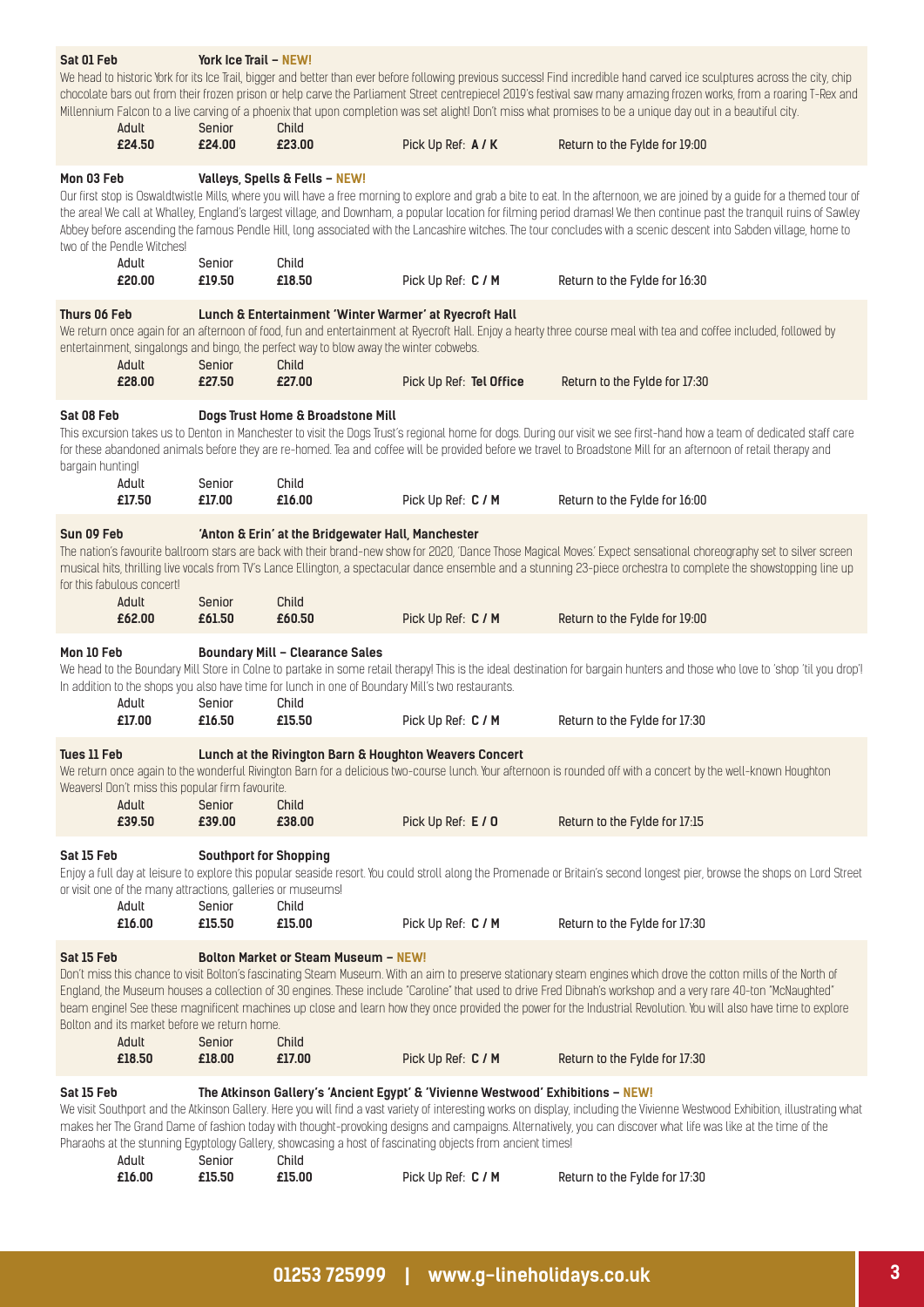| Sat 15 Feb                             | Adult                                                                | Senior                                     | The Mersey Explorer & U-Boat Story - NEW!<br>artefacts, you can discover what life was like on board a real WWII German Submarine.<br>Child                                                   |                    |                    |                               | We head to Liverpool where we catch a ferry across the Mersey and see one of the greatest waterfronts in the world! Sit back and soak in the sights as our vessel<br>glides along the water, complete with an expert commentary, on-board café and both indoor & outdoor seating. Your ticket also includes entrance to the U-Boat Story<br>at Birkenhead, a remarkable museum which includes U-534, one of only four U Boats left in the world. With original film archive, interactive displays and amazing           |
|----------------------------------------|----------------------------------------------------------------------|--------------------------------------------|-----------------------------------------------------------------------------------------------------------------------------------------------------------------------------------------------|--------------------|--------------------|-------------------------------|-------------------------------------------------------------------------------------------------------------------------------------------------------------------------------------------------------------------------------------------------------------------------------------------------------------------------------------------------------------------------------------------------------------------------------------------------------------------------------------------------------------------------|
|                                        | £25.50                                                               | £25.00                                     | £24.00                                                                                                                                                                                        | Pick Up Ref: B / L |                    | Return to the Fylde for 18:30 |                                                                                                                                                                                                                                                                                                                                                                                                                                                                                                                         |
| Mon 17 Feb<br>snowdrops.               | Adult                                                                | Senior                                     | <b>Bakewell &amp; Hopton Hall's Snowdrops</b><br>Child                                                                                                                                        |                    |                    |                               | We take a scenic drive through the beautiful Peak District and spend some time exploring the delightful and historic streets of Bakewell, famed as the original home<br>of the 'Bakewell Tart'! Before heading home, we'll call at nearby Hopton Hall to experience its charming tearoom and beautifully restored formal garden awash with                                                                                                                                                                              |
|                                        | £26.50                                                               | £26.00                                     | £25.00                                                                                                                                                                                        | Pick Up Ref: A / K |                    | Return to the Fylde for 18:00 |                                                                                                                                                                                                                                                                                                                                                                                                                                                                                                                         |
| Wed 19 Feb                             | Adult<br>£17.50                                                      | <b>Bury Market</b><br>Senior<br>£17.00     | many other shops and eateries, you're sure to find something of interest!<br>Child<br>£16.50                                                                                                  | Pick Up Ref: C / M |                    | Return to the Fylde for 17:00 | Today is a must for all market lovers, as we head to Bury to explore its wonderful award-winning market. With more than 300 stalls available to browse, as well as                                                                                                                                                                                                                                                                                                                                                      |
| Wed 19 Feb                             | Adult<br>£30.00                                                      | Senior<br>£29.50                           | Northallerton on Market Day & Thorp Perrow Arboretum - NEW!<br>meet meerkats, wallabies, pygmy goats and Shetland sheep.<br>Child<br>£28.50                                                   | Pick Up Ref: B / L |                    | Return to the Fylde for 18:00 | With its pretty Town Hall and Square, the town of Northallerton has a rich history. It offers a mix of independent and high street shops, a wide variety of restaurants,<br>Betty's of Harrogate Tea Rooms and of course, a vibrant marketplace! In the afternoon we visit Thorp Perrow Arboretum, boasting one of the largest collections of rare<br>shrubs and trees in the North of England! The Arboretum also houses a tearoom and Bird of Prey & Mammals Centre, offering flying demonstrations and the chance to |
| Wed 19 Feb<br>beautiful Irwell Valley. | Adult<br>£55.50                                                      | Senior<br>£55.00                           | Bury Market & East Lancashire Railway Luncheon - NEW!<br>Child<br>£54.00                                                                                                                      | Pick Up Ref: C / M |                    | Return to the Fylde for 17:00 | We head to Bury to explore its shops and market before taking our seats on board the East Lancashire Railway, where we have included a traditional two course meal,<br>complete with tea/coffee and after dinner mints. Sit back, unwind and tuck into a hearty luncheon made with local produce as we journey by train through the                                                                                                                                                                                     |
|                                        |                                                                      |                                            |                                                                                                                                                                                               |                    |                    |                               |                                                                                                                                                                                                                                                                                                                                                                                                                                                                                                                         |
| Thurs 20 Feb                           | Adult<br>£19.00                                                      | Senior<br>£18.50                           | <b>City of Chester or Cheshire Oaks</b><br>shops. Alternatively, you can enjoy a visit to Cheshire Oaks Designer Outlet, the ideal destination for fashion lovers and 'shopaholics'l<br>Child | £18.00             | Pick Up Ref: C / M |                               | The choice is yours today! Chester has plenty to offer - take a trip on the river, walk on the walls, visit the Cathedral or explore the famous 'Rows' of two-tier galleried<br>Return to the Fylde for 18:15                                                                                                                                                                                                                                                                                                           |
| Thurs 20 Feb                           | Adult<br>£18.00                                                      | <b>Trafford Centre</b><br>Senior<br>£17.50 | and large food court, this world-renowned shopping and entertainment venue is well worth a visit.<br>Child<br>£16.50                                                                          | Pick Up Ref: C / M |                    | Return to the Fylde for 17:30 | Come with us to the Trafford Centre for a spot of retail therapy! With a range of high street names including John Lewis, Debenhams and M&S, in addition to a cinema                                                                                                                                                                                                                                                                                                                                                    |
| Fri 21 Feb                             | fine art, bronze sculptures and antiquarian maps!<br>Adult<br>£16.50 | Senior<br>£16.00                           | Clitheroe & Stonyhurst College's Antiques Fair<br>Child<br>£15.00                                                                                                                             | Pick Up Ref: C / M |                    | Return to the Fylde for 17:00 | Our day begins in Clitheroe with free time to explore and have a bite to eat. From here we journey to Stonyhurst College for its popular Antiques Fair (entrance is £5<br>and payable locally). Browse a range of quality items from internationally known dealers, including furniture, silver, glass, porcelain, vintage jewellery, oriental rugs,                                                                                                                                                                    |
| Fri 21 Feb                             | Adult                                                                | Senior                                     | Harrogate or Spring Quilt Festival at the Great Yorkshire Showground<br>Alternatively, you can spend the day in the popular Victorian spa town of Harrogate.<br>Child                         |                    |                    |                               | Join our jaunt to the Great Yorkshire Showground in Harrogate for the annual Quilt festival, a must for any keen quilter or textile artist! You can expect a variety of<br>exhibitors selling supplies for all your needs, displays from well-known experts, workshops and demonstrators on hand to offer advice and new techniques!                                                                                                                                                                                    |
| Harrogate £19.50<br>Show               | £25.50                                                               | £19.00<br>£25.00                           | £18.00<br>£24.00                                                                                                                                                                              | Pick Up Ref: A/K   |                    | Return to the Fylde for 18:30 |                                                                                                                                                                                                                                                                                                                                                                                                                                                                                                                         |



The perfect Christmas gift for family and friends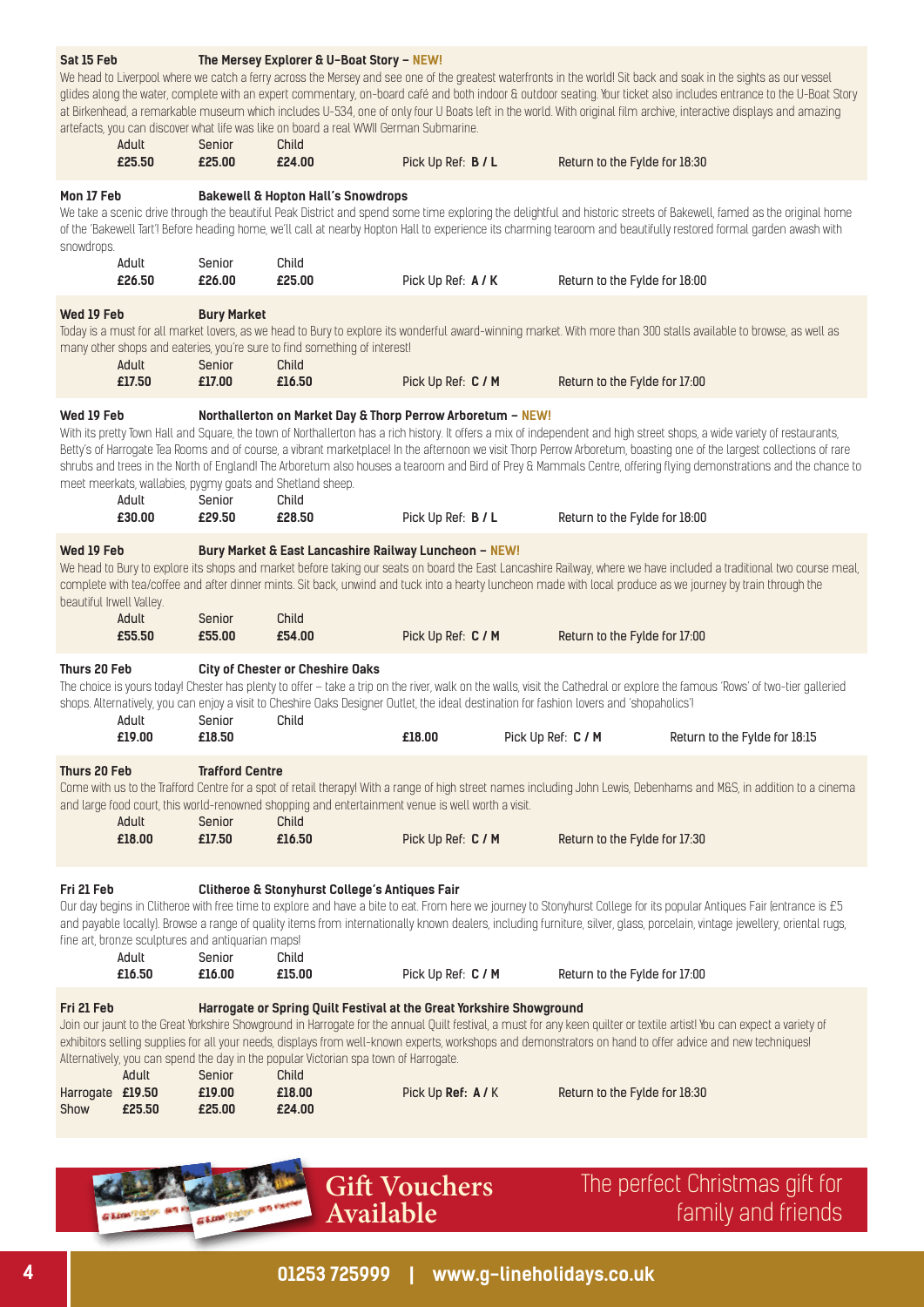|                           |                                                                          |                                                  | <b>Gift Vouchers</b><br>Available                                                                                           |                         | The perfect Christmas gift for<br>family and friends                                                                                                                                                                                                                                                                                                                                                                                                                                                                           |
|---------------------------|--------------------------------------------------------------------------|--------------------------------------------------|-----------------------------------------------------------------------------------------------------------------------------|-------------------------|--------------------------------------------------------------------------------------------------------------------------------------------------------------------------------------------------------------------------------------------------------------------------------------------------------------------------------------------------------------------------------------------------------------------------------------------------------------------------------------------------------------------------------|
|                           |                                                                          |                                                  |                                                                                                                             |                         |                                                                                                                                                                                                                                                                                                                                                                                                                                                                                                                                |
|                           | experience is not to be missed.<br>Adult<br>£17.00                       | Senior<br>£16.50                                 | Child<br>£15.50                                                                                                             | Pick Up Ref: C / M      | Today we journey to the quaint town of Knutsford for its Makers Market. This is one of the flagship artisan markets in the North West and offers 175 stalls covering three<br>streets throughout the town. Enjoy browsing a wide selection of handmade gifts and the very best in local food, drink, art, craft and vintage; this amazing artisan<br>Return to the Fylde for 17:00                                                                                                                                             |
| Sun 01 Mar                |                                                                          | <b>Knutsford Makers Market</b>                   |                                                                                                                             |                         |                                                                                                                                                                                                                                                                                                                                                                                                                                                                                                                                |
| Lunch<br>Llandudno £25.00 | Adult<br>£46.00                                                          | Senior<br>£45.50<br>£24.50                       | Child<br>£42.00<br>£23.00                                                                                                   | Pick Up Ref: B / L      | Return to the Fylde for 19:00                                                                                                                                                                                                                                                                                                                                                                                                                                                                                                  |
| Sun 01 Mar                | eateries and elegant architecture!                                       |                                                  | Llandudno & Lunch at the Tynedale Hotel                                                                                     |                         | We once again return to the exclusive Tynedale Hotel in Llandudno for a three-course lunch including tea/coffee. After lunch there will be some free time to relax in<br>the lounge, browse Llandudno's shops or let your food settle with a stroll along the beautiful promenade. Alternatively, you can spend you day in the 'Queen of the<br>Welsh Resorts' at leisure. Llandudno boasts an immaculate seafront, protected from the elements by two headlands and a pretty town centre with a variety of shops,             |
| Fri 28 Feb                | Adult<br>£17.50                                                          | <b>Kendal &amp; Grasmere</b><br>Senior<br>£17.00 | attractions and gift shops before we begin our return journey home.<br>Child<br>£16.00                                      | Pick Up Ref: B / L      | Admire the spectacular scenery as we make our way to the Lake District and spend some time in Kendal. We then take a scenic drive along shores of Windermere,<br>past Ambleside and onto Grasmere, famed for its links to William Wordsworth. Enjoy some free time to explore "Cumbria's most popular village" and its variety of<br>Return to the Fylde for 18:00                                                                                                                                                             |
|                           | Adult<br>£50.00                                                          | Senior<br>£49.50                                 | take a walk through the Daffodil Garden, Wordsworth's final resting place.<br>Child<br>£48.50                               | Pick Up Ref: B / L      | including tea/coffee! Afterwards you can enjoy a little free time in the village before we return home. You could browse for gifts, visit the famous Gingerbread Shop or<br>Return to the Fylde for 18:00                                                                                                                                                                                                                                                                                                                      |
| Fri 28 Feb                |                                                                          |                                                  | Kendal, Grasmere & Lunch at the Wordsworth Hotel                                                                            |                         | We call at Kendal for a short break en-route to Grasmere, where we take our seats in William Wordsworth's namesake hotel for a delicious three course lunch,                                                                                                                                                                                                                                                                                                                                                                   |
| evening.                  | Adult<br>£96.00                                                          | Senior<br>£95.00                                 | Child<br>£94.00                                                                                                             | Pick Up Ref: Tel Office | personalities which proves to be irresistible to audiences across the nation! Early booking is highly recommended to secure your top price seat for this unmissable<br>Return to the Fylde for 23:30                                                                                                                                                                                                                                                                                                                           |
| Thurs 27 Feb              |                                                                          |                                                  | Michael Ball & Alfie Boe at Manchester Arena - EVENING PERFORMANCE - NEW!                                                   |                         | Don't miss this chance to see the world's ultimate musical duo, Michael Ball and Alfie Boe, back together and performing live at Manchester Arenal Both singers have<br>been extremely busy, with hugely successful solo albums, sell out tours and starring in the West End, but it is the combination of these two arresting voices and                                                                                                                                                                                      |
|                           | names, attractions and an array of eateries.<br>Adult<br>£17.00          | Senior<br>£16.50                                 | Child<br>£16.00                                                                                                             | Pick Up Ref: C / M      | Return to the Fylde for 17:45                                                                                                                                                                                                                                                                                                                                                                                                                                                                                                  |
| Tues 25 Feb               |                                                                          | <b>Liverpool at Leisure</b>                      |                                                                                                                             |                         | Spend a day exploring the city of Liverpool at your own pace. The city centre boasts 'Liverpool One' at its heart and offers an abundance of well-known high street                                                                                                                                                                                                                                                                                                                                                            |
| Tues 25 Feb               | bunker, there is unfortunately no wheelchair access.)<br>Adult<br>£39.50 | Senior<br>£39.00                                 | VIP Tour of Liverpool War Museum's 'How The War Was Won' - NEW!<br>Child<br>£38.50                                          | Pick Up Ref: C / M      | Visit Liverpool War Museum and discover 'How The War Was Won!' See actual wartime bunkers hidden under the city's streets, the tools used to monitor enemy<br>convoys and the Map Room, exactly as it was when the doors were closed in 1945! Our VIP experience includes a souvenir ID card, a peek at some of the rooms<br>unopen to the public, such as the Sleeping Quarters, and hot drinks with cake to finish! (Please note: Due to the nature of the museum as an unconverted wartime<br>Return to the Fylde for 17:45 |
|                           | Adult<br>£29.00                                                          | Senior<br>£28.50                                 | Child<br>£27.50                                                                                                             | Pick Up Ref: C / M      | Knowsley Safari Park is one of the top choices for a family day out in the north of England. The Park offers a unique five-mile safari drive along roads lined with exotic<br>animals from all over the world. See hundreds of animals and birds including rhinos, camels, lions, tigers, zebra, wallabies, elephants and mischievous baboonsl<br>Return to the Fylde for 17:15                                                                                                                                                |
| Sun 23 Feb                |                                                                          | <b>Knowsley Safari Park</b>                      |                                                                                                                             |                         |                                                                                                                                                                                                                                                                                                                                                                                                                                                                                                                                |
|                           | Adult<br>£24.50                                                          | Senior<br>£24.00                                 | you are well versed in Viking sagas or looking for a thrilling day out, York has something for everyone!<br>Child<br>£23.00 | Pick Up Ref: A / K      | Join York's city-wide celebration of its rich norse heritage with the 26th annual Jorvik Viking Festival! You will be transported back in time with costumed characters,<br>dramatic combat performances, markets, workshops and a living history encampment. The city also offers an abundance of shops, eateries and attractions. Whether<br>Return to the Fylde for 19:00                                                                                                                                                   |
| Sat 22 Feb                |                                                                          |                                                  | York & The Jorvik Viking Festival                                                                                           |                         |                                                                                                                                                                                                                                                                                                                                                                                                                                                                                                                                |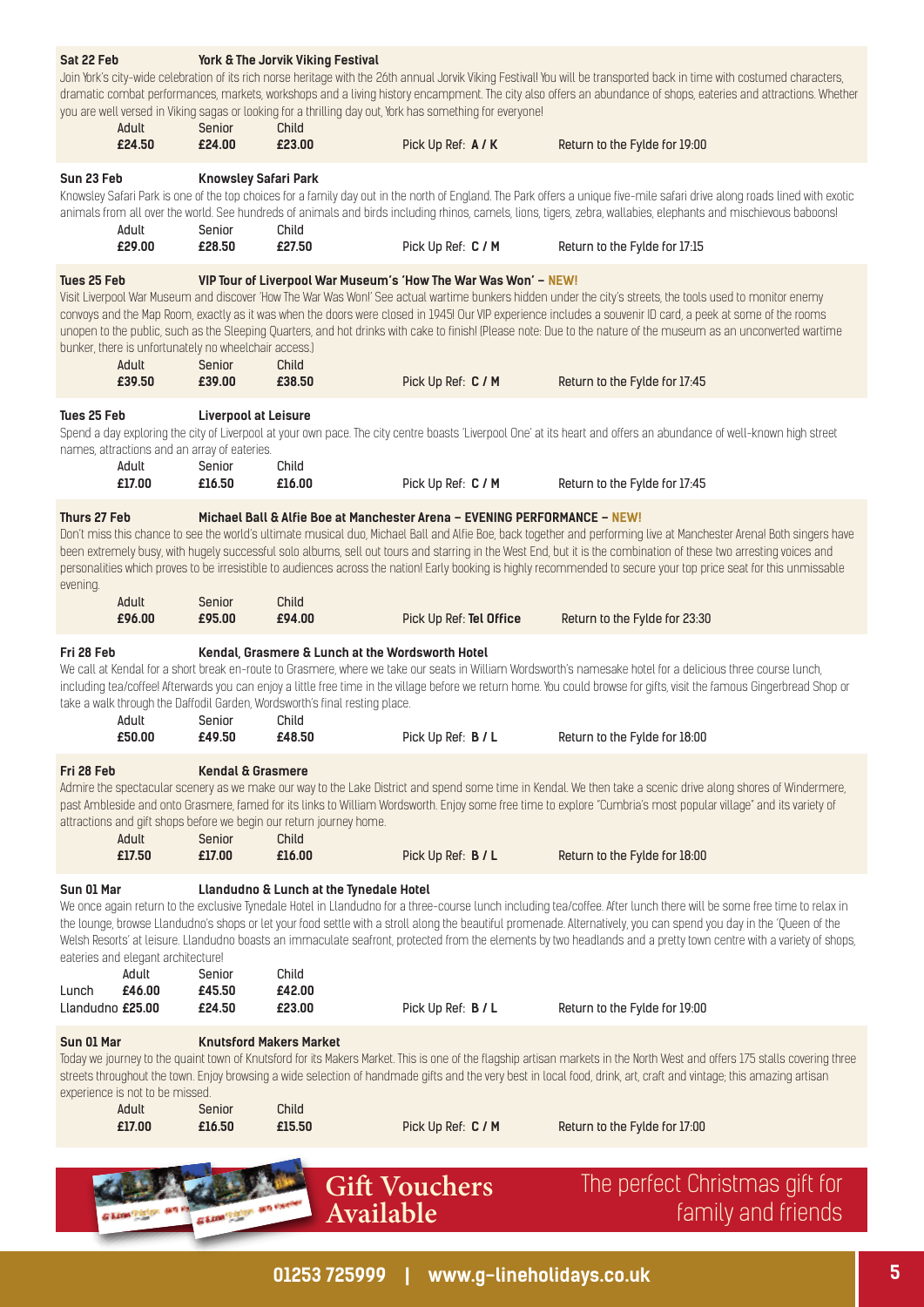| Mon 02 Mar                                                    |                                                                                              |                                                | Liverpool at Leisure or The Beatles Story - NEW!                                                                                                                                         |                    |                                                                                                                                                                                                                                                                                                                                                                                |
|---------------------------------------------------------------|----------------------------------------------------------------------------------------------|------------------------------------------------|------------------------------------------------------------------------------------------------------------------------------------------------------------------------------------------|--------------------|--------------------------------------------------------------------------------------------------------------------------------------------------------------------------------------------------------------------------------------------------------------------------------------------------------------------------------------------------------------------------------|
| Liverpool £17.00                                              | Adult                                                                                        | Senior<br>£16.50                               | immersive journey offers special exhibitions, authentic memorabilia and exclusive photographs among much more.<br>Child<br>£16.00                                                        |                    | Join us on this new outing to the city of Liverpool, with optional entrance to the award-winning Beatles Story! An absolute must for any fan of the world-famous rock<br>band, The Beatles Story tells the tale of how four young lads from Liverpool rose to immense fame and fortune from their humble beginnings. This incredible                                           |
| Beatles £29.50                                                |                                                                                              | £29.00                                         | £27.00                                                                                                                                                                                   | Pick Up Ref: B / L | Return to the Fylde for 18:00                                                                                                                                                                                                                                                                                                                                                  |
| Mon 02 Mar                                                    | Adult<br>£16.00                                                                              | <b>Bents Garden Centre</b><br>Senior<br>£15.50 | Child<br>£14.50                                                                                                                                                                          | Pick Up Ref: E / 0 | Established in 1937, Bents is now the complete gardening, home and leisure experience. Here you will find ideas to transform your living spaces and something new<br>to capture your imagination, from premium quality home-grown plants and accessories, to luxurious fabrics and furnishings for your garden and home.<br>Return to the Fylde for 16:30                      |
| Tues 03 Mar                                                   |                                                                                              |                                                | Calderdale Tour calling at Hebden Bridge & Halifax                                                                                                                                       |                    |                                                                                                                                                                                                                                                                                                                                                                                |
|                                                               | exhibits, shops and restaurants!<br>Adult<br>£18.50                                          | Senior<br>£18.00                               | Child<br>£17.00                                                                                                                                                                          |                    | Our tour around Calderdale visits the popular tourist centre of Hebden Bridge on market day, before heading to Halifax to discover its array of high street names and<br>independent shops. A 'must see' is Piece Hall which has recently undergone a £19m restoration project. This sprawling 18th Century cloth hall now houses history<br>Return to the Fylde for 18:00     |
|                                                               |                                                                                              |                                                |                                                                                                                                                                                          | Pick Up Ref: C / M |                                                                                                                                                                                                                                                                                                                                                                                |
| Wed 04 Mar                                                    | Adult<br>£20.00                                                                              | Senior<br>£19.50                               | <b>Haunted Histories Ghost Tour - NEW!</b><br>the spirits and some of the greatest 'whodunnits' in history on this intriguing new tour.<br>Child<br>£18.50                               | Pick Up Ref: C / M | Our first stop is Oswaldtwistle Mills, where you will have a free morning to explore and grab a bite to eat! In the afternoon, we are joined by an award-winning guide for<br>tales of murder and mystery as we journey over the River Ribble, past some of Lancashire's most beautiful and famous landmarks! Draw your own conclusions about<br>Return to the Fylde for 16:30 |
|                                                               |                                                                                              |                                                |                                                                                                                                                                                          |                    |                                                                                                                                                                                                                                                                                                                                                                                |
| Thurs 05 Mar                                                  | for some retail therapy to round off the day.                                                |                                                | Leeds Liverpool Canal Cruise with Lunch & Jak Hanson Shopping Outlet - NEW!                                                                                                              |                    | We journey to Chorley where we take our seats for a leisurely cruise along the Leeds Liverpool Canal. Soak up the idyllic countryside and sights of canal life as you<br>drift along the water and tuck into a light lunch of soup, bread, tea/coffee and biscuits! Later we take you to Lancashire's best kept secret, Jak Hanson Shopping Outlet,                            |
|                                                               | Adult<br>£34.00                                                                              | Senior<br>£33.50                               | Child<br>£32.50                                                                                                                                                                          | Pick Up Ref: C / M | Return to the Fylde for 16:00                                                                                                                                                                                                                                                                                                                                                  |
| Sun 08 Mar                                                    | the zoo is not included.)                                                                    | <b>Chester or Chester Zoo</b>                  |                                                                                                                                                                                          |                    | The choice is yours today. Visit Chester Cathedral, walk the city walls, enjoy a river cruise of explore the famous 'Rows' of two-tiered galleried shops! Alternatively, you<br>can continue to Chester Zoo, the UK's largest zoological gardens, set in award-winning parkland and an exciting day out for all the family! [Please note: Entrance to                          |
|                                                               | Adult<br>£19.00                                                                              | Senior<br>£18.50                               | Child<br>£18.00                                                                                                                                                                          | Pick Up Ref: C / M | Return to the Fylde for 18:30                                                                                                                                                                                                                                                                                                                                                  |
| Tues 10 Mar<br>Kendal<br><b>Bowness</b><br>Am'side<br>Keswick | streets, unique attractions and cosy cafés.<br>Adult<br>£15.50<br>£16.50<br>£16.50<br>£17.50 | Senior<br>£15.00<br>£16.00<br>£16.00<br>£17.00 | Full Day in the Lakes - Kendal, Bowness, Ambleside or Keswick<br>Child<br>£14.00<br>£15.00<br>£15.00<br>£16.00                                                                           | Pick Up Ref: C / M | Enjoy time at leisure in Kendal (6 hrs), Bowness (5 hrs), Ambleside (4.5 hrs) or Keswick (3.5 hrs). Kendal offers a brilliant shopping experience, while Bowness and<br>Ambleside offer a vibrant lakeside atmosphere. Here you could take a cruise on Lake Windermere, or continue with us north to picturesque Keswick, with its cobbled<br>Return to the Fylde for 19:00    |
| Tues 10 Mar                                                   |                                                                                              |                                                | St Patrick's Day Lunch & Entertainment at the Rivington Barn                                                                                                                             |                    |                                                                                                                                                                                                                                                                                                                                                                                |
|                                                               | Adult                                                                                        | Senior                                         | singer Ryan Ireland, taking you on a musical journey around the Emerald Isle with Ryan's Irish charm and fantastic vocal ability.<br>Child                                               |                    | We head to the Rivington Barn for a wonderful outing in celebration of St Patrick's Day! Following a hearty two-course lunch you will be treated to a performance by                                                                                                                                                                                                           |
|                                                               | £39.50                                                                                       | £39.00                                         | £38.00                                                                                                                                                                                   | Pick Up Ref: E / 0 | Return to the Fylde for 17:15                                                                                                                                                                                                                                                                                                                                                  |
| Wed 11 Mar                                                    | Adult                                                                                        | Senior                                         | 'The King & I' at the Empire Theatre, Liverpool<br>top price seats at the Empire Theatre, don't miss this chance to see the "greatest musical from the golden age of musicals"!<br>Child |                    | Set in 1860s Bangkok, this beloved musical tells the story of the unconventional relationship that develops between the King of Siam and a British schoolteacher. With                                                                                                                                                                                                         |
|                                                               | £65.00                                                                                       | £64.00                                         | £63.00                                                                                                                                                                                   | Pick Up Ref: C / M | Return to the Fylde for 18:30                                                                                                                                                                                                                                                                                                                                                  |
| Wed 11 Mar                                                    | Adult                                                                                        | Senior                                         | <b>Blackburn Market &amp; Cathedral Recital - NEW!</b><br>your opportunity to visit the Cathedral for its 1pm concert with local choirs!<br>Child                                        |                    | This excursion takes us to Blackburn for its market, offering more than 120 stalls selling a wide range of textiles, fashion, technology and plenty of local produce with<br>the market having its own refreshment court. Blackburn is also home to all the usual high street names, a beautiful Cathedral and Museum & Art Gallery. Don't miss                                |
|                                                               | £18.00                                                                                       | £17.50                                         | £16.50                                                                                                                                                                                   | Pick Up Ref: D / N | Return to the Fylde for 17:15                                                                                                                                                                                                                                                                                                                                                  |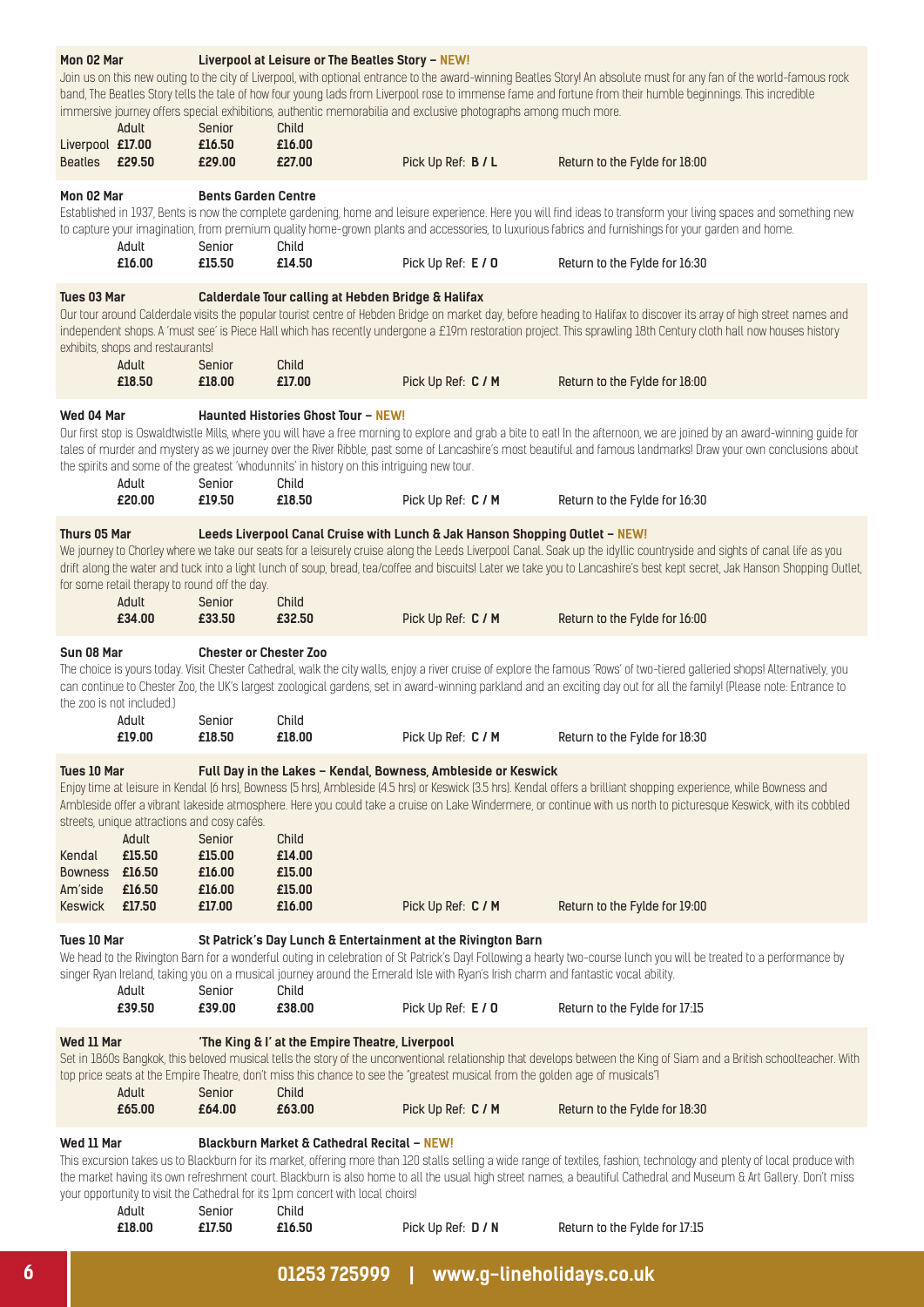| £17.00<br>£16.50<br>£15.50<br>Pick Up Ref: C / M<br>Return to the Fylde for 17:30<br>Thurs 12 Mar<br>Tour of Victoria Gallery & Museum or Liverpool at Leisure<br>Enjoy some free time in Liverpool before we partake in a tour of Victoria Gallery and Museum. From nightmares in a bottle, a Victorian dental surgery to a fine art<br>collection and an archaeological dig, VG&M offers an exciting and varied collection of art and objects. Our guided tour also discovers the building's fascinating history<br>and architecture. Alternatively, you can spend a day exploring the city of Liverpool at your own pace.<br>Adult<br>Senior<br>Child<br>£17.50<br>£17.00<br>£16.00<br>Pick Up Ref: C / M<br>Return to the Fylde for 17:45<br>Sat 14 Mar<br><b>Ormskirk Market &amp; Southport</b><br>The traditional market town of Ormskirk combines both ancient and modern. Set in a pedestrianised area, surrounded by courtyards, charming arcades and<br>specialist shops, the market attracts people from near and far. Our afternoon offers the opportunity to explore the delights of Southport. You could visit the arcades,<br>stroll along the prom and pier or visit the shops along Lord Street, the choice is yours!<br>Adult<br>Senior<br>Child<br>£15.50<br>£15.00<br>£14.50<br>Pick Up Ref: C / M<br>Return to the Fylde for 17:45<br>Sat 14 Mar<br><b>Trafford Centre</b><br>Come with us to the Trafford Centre for a spot of retail therapy! With a range of high street names including John Lewis, Debenhams and M&S, in addition to a cinema<br>and large food court, this world-renowned shopping and entertainment venue is well worth a visit.<br>Adult<br>Senior<br>Child<br>£18.00<br>£17.50<br>£16.50<br>Pick Up Ref: C / M<br>Return to the Fylde for 17:30<br>Belper Market, Amber Valley & The Scenic Derbyshire Dales - NEW!<br>Sat 14 Mar<br>We journey through the spectacular Derbyshire Dales to Belper in the heart of Amber Valley. This attractive town is home to a farmers' market, river gardens, many<br>eateries and independent shops, as well as Strutt's North Mill Museum, where you can explore Belper's rich industrial history as the birthplace of the world's ground-<br>breaking skyscraper technology!<br>Adult<br>Child<br>Senior<br>£25.00<br>£26.50<br>£26.00<br>Pick Up Ref: A / K<br>Return to the Fylde for 19:00<br>Sun 15 Mar<br>Dalemain House Marmalade Festival<br>This tour is for the marmalade lovers amongst you as we travel up to Dalemain House for its annual Marmalade festival. The house will be open but will be taken over<br>by marmalade stalls and a multitude of things to do and see. There will be all kinds of marmalades exhibited as well as tasting sessions and a farmers' market!<br>Adult<br>Senior<br>Child<br>Return to the Fylde for 17:45<br>£25.00<br>£24.50<br>£23.50<br>Pick Up Ref: B / L<br><b>Tues 17 Mar</b><br><b>Clitheroe &amp; Northcote Manor for Lunch</b><br>This excursion is a must for any lover of fine food! We have once again secured space at the exclusive and renowned Northcote Manor Hotel. Sit back and relax in the<br>most decadent of surroundings as you are treated to a sumptuous three course lunch, including tea/coffee. Our day culminates with free time in Clitheroe. To avoid<br>disappointment, early booking is highly recommended!<br>Adult<br>Senior<br>Child<br>£55.50<br>£56.00<br>£54.50<br>Pick Up Ref: F / P<br>Return to the Fylde for 16:30<br>Wed 18 Mar<br>The Atkinson Gallery's 'Ancient Egypt' & 'Vivienne Westwood' Exhibitions - NEW!<br>We visit Southport and the Atkinson Gallery. Here you will find a vast variety of interesting works on display, including the Vivienne Westwood Exhibition, illustrating what<br>makes her The Grand Dame of fashion today with thought-provoking designs and campaigns. Alternatively, you can discover what life was like at the time of the<br>Pharaohs at the stunning Egyptology Gallery, showcasing a host of fascinating objects from ancient times!<br>Adult<br>Senior<br>Child<br>£15.50<br>£16.00<br>£15.00<br>Pick Up Ref: C / M<br>Return to the Fylde for 17:30<br>Wed 18 Mar<br>Liverpool at Leisure or Guided Tour of Tate Gallery - NEW!<br>We head to the 'Capital of Culture' to experience a tour of Tate Art Gallery & Museum. Admire the famous artworks on display as your experienced guide takes you on a<br>themed journey around the gallery! You will also have some free time to explore Liverpool's shops and attractions at your own pace before we journey home.<br>Alternatively, you can spend a day exploring the city of Liverpool at your own pace.<br>Senior<br>Child<br>Adult<br>£17.00<br>£16.50<br>£16.00<br>Leisure<br>£22.00<br>£21.50<br>£21.00<br>Pick Up Ref: B / L<br>Return to the Fylde for 18:00<br>Tate<br>Wed 18 Mar<br>Samlesbury Hall & Afternoon Tea at Hoghton Tower - NEW!<br>This new outing takes us first to Samlesbury Hall, a beautiful stately home and a haven for history lovers. Discover centuries of intrigue, witchcraft and ghost tales, in<br>addition to a beautiful courtyard, the quatrefoil rose garden and a new Bee and Heritage Centre (complete with live bees)! Later we take you to the decadent setting of<br>Hoghton Tower for an included afternoon tea to end the day.<br>Adult<br>Senior<br>Child | Thurs 12 Mar | Adult | Senior | <b>Boundary Mill - New Season Launch</b><br>In addition to the shops you also have time for lunch in one of Boundary Mill's two restaurants.<br>Child |  | We head to the Boundary Mill Store in Colne to partake in some retail therapy! This is the ideal destination for bargain hunters and those who love to 'shop 'til you drop'! |
|-------------------------------------------------------------------------------------------------------------------------------------------------------------------------------------------------------------------------------------------------------------------------------------------------------------------------------------------------------------------------------------------------------------------------------------------------------------------------------------------------------------------------------------------------------------------------------------------------------------------------------------------------------------------------------------------------------------------------------------------------------------------------------------------------------------------------------------------------------------------------------------------------------------------------------------------------------------------------------------------------------------------------------------------------------------------------------------------------------------------------------------------------------------------------------------------------------------------------------------------------------------------------------------------------------------------------------------------------------------------------------------------------------------------------------------------------------------------------------------------------------------------------------------------------------------------------------------------------------------------------------------------------------------------------------------------------------------------------------------------------------------------------------------------------------------------------------------------------------------------------------------------------------------------------------------------------------------------------------------------------------------------------------------------------------------------------------------------------------------------------------------------------------------------------------------------------------------------------------------------------------------------------------------------------------------------------------------------------------------------------------------------------------------------------------------------------------------------------------------------------------------------------------------------------------------------------------------------------------------------------------------------------------------------------------------------------------------------------------------------------------------------------------------------------------------------------------------------------------------------------------------------------------------------------------------------------------------------------------------------------------------------------------------------------------------------------------------------------------------------------------------------------------------------------------------------------------------------------------------------------------------------------------------------------------------------------------------------------------------------------------------------------------------------------------------------------------------------------------------------------------------------------------------------------------------------------------------------------------------------------------------------------------------------------------------------------------------------------------------------------------------------------------------------------------------------------------------------------------------------------------------------------------------------------------------------------------------------------------------------------------------------------------------------------------------------------------------------------------------------------------------------------------------------------------------------------------------------------------------------------------------------------------------------------------------------------------------------------------------------------------------------------------------------------------------------------------------------------------------------------------------------------------------------------------------------------------------------------------------------------------------------------------------------------------------------------------------------------------------------------------------------------------------------------------------------------------------------------------------------------------------------------------------------------------------------------------------------------------------------------------------------------------------------------------------------------------------------------------------------------------------------------------------------------------------------------------------------------------------------------------------------------------------------------------------------------------------------------------------------------------------------------|--------------|-------|--------|-------------------------------------------------------------------------------------------------------------------------------------------------------|--|------------------------------------------------------------------------------------------------------------------------------------------------------------------------------|
|                                                                                                                                                                                                                                                                                                                                                                                                                                                                                                                                                                                                                                                                                                                                                                                                                                                                                                                                                                                                                                                                                                                                                                                                                                                                                                                                                                                                                                                                                                                                                                                                                                                                                                                                                                                                                                                                                                                                                                                                                                                                                                                                                                                                                                                                                                                                                                                                                                                                                                                                                                                                                                                                                                                                                                                                                                                                                                                                                                                                                                                                                                                                                                                                                                                                                                                                                                                                                                                                                                                                                                                                                                                                                                                                                                                                                                                                                                                                                                                                                                                                                                                                                                                                                                                                                                                                                                                                                                                                                                                                                                                                                                                                                                                                                                                                                                                                                                                                                                                                                                                                                                                                                                                                                                                                                                                                                                                                 |              |       |        |                                                                                                                                                       |  |                                                                                                                                                                              |
|                                                                                                                                                                                                                                                                                                                                                                                                                                                                                                                                                                                                                                                                                                                                                                                                                                                                                                                                                                                                                                                                                                                                                                                                                                                                                                                                                                                                                                                                                                                                                                                                                                                                                                                                                                                                                                                                                                                                                                                                                                                                                                                                                                                                                                                                                                                                                                                                                                                                                                                                                                                                                                                                                                                                                                                                                                                                                                                                                                                                                                                                                                                                                                                                                                                                                                                                                                                                                                                                                                                                                                                                                                                                                                                                                                                                                                                                                                                                                                                                                                                                                                                                                                                                                                                                                                                                                                                                                                                                                                                                                                                                                                                                                                                                                                                                                                                                                                                                                                                                                                                                                                                                                                                                                                                                                                                                                                                                 |              |       |        |                                                                                                                                                       |  |                                                                                                                                                                              |
|                                                                                                                                                                                                                                                                                                                                                                                                                                                                                                                                                                                                                                                                                                                                                                                                                                                                                                                                                                                                                                                                                                                                                                                                                                                                                                                                                                                                                                                                                                                                                                                                                                                                                                                                                                                                                                                                                                                                                                                                                                                                                                                                                                                                                                                                                                                                                                                                                                                                                                                                                                                                                                                                                                                                                                                                                                                                                                                                                                                                                                                                                                                                                                                                                                                                                                                                                                                                                                                                                                                                                                                                                                                                                                                                                                                                                                                                                                                                                                                                                                                                                                                                                                                                                                                                                                                                                                                                                                                                                                                                                                                                                                                                                                                                                                                                                                                                                                                                                                                                                                                                                                                                                                                                                                                                                                                                                                                                 |              |       |        |                                                                                                                                                       |  |                                                                                                                                                                              |
|                                                                                                                                                                                                                                                                                                                                                                                                                                                                                                                                                                                                                                                                                                                                                                                                                                                                                                                                                                                                                                                                                                                                                                                                                                                                                                                                                                                                                                                                                                                                                                                                                                                                                                                                                                                                                                                                                                                                                                                                                                                                                                                                                                                                                                                                                                                                                                                                                                                                                                                                                                                                                                                                                                                                                                                                                                                                                                                                                                                                                                                                                                                                                                                                                                                                                                                                                                                                                                                                                                                                                                                                                                                                                                                                                                                                                                                                                                                                                                                                                                                                                                                                                                                                                                                                                                                                                                                                                                                                                                                                                                                                                                                                                                                                                                                                                                                                                                                                                                                                                                                                                                                                                                                                                                                                                                                                                                                                 |              |       |        |                                                                                                                                                       |  |                                                                                                                                                                              |
|                                                                                                                                                                                                                                                                                                                                                                                                                                                                                                                                                                                                                                                                                                                                                                                                                                                                                                                                                                                                                                                                                                                                                                                                                                                                                                                                                                                                                                                                                                                                                                                                                                                                                                                                                                                                                                                                                                                                                                                                                                                                                                                                                                                                                                                                                                                                                                                                                                                                                                                                                                                                                                                                                                                                                                                                                                                                                                                                                                                                                                                                                                                                                                                                                                                                                                                                                                                                                                                                                                                                                                                                                                                                                                                                                                                                                                                                                                                                                                                                                                                                                                                                                                                                                                                                                                                                                                                                                                                                                                                                                                                                                                                                                                                                                                                                                                                                                                                                                                                                                                                                                                                                                                                                                                                                                                                                                                                                 |              |       |        |                                                                                                                                                       |  |                                                                                                                                                                              |
|                                                                                                                                                                                                                                                                                                                                                                                                                                                                                                                                                                                                                                                                                                                                                                                                                                                                                                                                                                                                                                                                                                                                                                                                                                                                                                                                                                                                                                                                                                                                                                                                                                                                                                                                                                                                                                                                                                                                                                                                                                                                                                                                                                                                                                                                                                                                                                                                                                                                                                                                                                                                                                                                                                                                                                                                                                                                                                                                                                                                                                                                                                                                                                                                                                                                                                                                                                                                                                                                                                                                                                                                                                                                                                                                                                                                                                                                                                                                                                                                                                                                                                                                                                                                                                                                                                                                                                                                                                                                                                                                                                                                                                                                                                                                                                                                                                                                                                                                                                                                                                                                                                                                                                                                                                                                                                                                                                                                 |              |       |        |                                                                                                                                                       |  |                                                                                                                                                                              |
|                                                                                                                                                                                                                                                                                                                                                                                                                                                                                                                                                                                                                                                                                                                                                                                                                                                                                                                                                                                                                                                                                                                                                                                                                                                                                                                                                                                                                                                                                                                                                                                                                                                                                                                                                                                                                                                                                                                                                                                                                                                                                                                                                                                                                                                                                                                                                                                                                                                                                                                                                                                                                                                                                                                                                                                                                                                                                                                                                                                                                                                                                                                                                                                                                                                                                                                                                                                                                                                                                                                                                                                                                                                                                                                                                                                                                                                                                                                                                                                                                                                                                                                                                                                                                                                                                                                                                                                                                                                                                                                                                                                                                                                                                                                                                                                                                                                                                                                                                                                                                                                                                                                                                                                                                                                                                                                                                                                                 |              |       |        |                                                                                                                                                       |  |                                                                                                                                                                              |
|                                                                                                                                                                                                                                                                                                                                                                                                                                                                                                                                                                                                                                                                                                                                                                                                                                                                                                                                                                                                                                                                                                                                                                                                                                                                                                                                                                                                                                                                                                                                                                                                                                                                                                                                                                                                                                                                                                                                                                                                                                                                                                                                                                                                                                                                                                                                                                                                                                                                                                                                                                                                                                                                                                                                                                                                                                                                                                                                                                                                                                                                                                                                                                                                                                                                                                                                                                                                                                                                                                                                                                                                                                                                                                                                                                                                                                                                                                                                                                                                                                                                                                                                                                                                                                                                                                                                                                                                                                                                                                                                                                                                                                                                                                                                                                                                                                                                                                                                                                                                                                                                                                                                                                                                                                                                                                                                                                                                 |              |       |        |                                                                                                                                                       |  |                                                                                                                                                                              |
|                                                                                                                                                                                                                                                                                                                                                                                                                                                                                                                                                                                                                                                                                                                                                                                                                                                                                                                                                                                                                                                                                                                                                                                                                                                                                                                                                                                                                                                                                                                                                                                                                                                                                                                                                                                                                                                                                                                                                                                                                                                                                                                                                                                                                                                                                                                                                                                                                                                                                                                                                                                                                                                                                                                                                                                                                                                                                                                                                                                                                                                                                                                                                                                                                                                                                                                                                                                                                                                                                                                                                                                                                                                                                                                                                                                                                                                                                                                                                                                                                                                                                                                                                                                                                                                                                                                                                                                                                                                                                                                                                                                                                                                                                                                                                                                                                                                                                                                                                                                                                                                                                                                                                                                                                                                                                                                                                                                                 |              |       |        |                                                                                                                                                       |  |                                                                                                                                                                              |
|                                                                                                                                                                                                                                                                                                                                                                                                                                                                                                                                                                                                                                                                                                                                                                                                                                                                                                                                                                                                                                                                                                                                                                                                                                                                                                                                                                                                                                                                                                                                                                                                                                                                                                                                                                                                                                                                                                                                                                                                                                                                                                                                                                                                                                                                                                                                                                                                                                                                                                                                                                                                                                                                                                                                                                                                                                                                                                                                                                                                                                                                                                                                                                                                                                                                                                                                                                                                                                                                                                                                                                                                                                                                                                                                                                                                                                                                                                                                                                                                                                                                                                                                                                                                                                                                                                                                                                                                                                                                                                                                                                                                                                                                                                                                                                                                                                                                                                                                                                                                                                                                                                                                                                                                                                                                                                                                                                                                 |              |       |        |                                                                                                                                                       |  |                                                                                                                                                                              |
|                                                                                                                                                                                                                                                                                                                                                                                                                                                                                                                                                                                                                                                                                                                                                                                                                                                                                                                                                                                                                                                                                                                                                                                                                                                                                                                                                                                                                                                                                                                                                                                                                                                                                                                                                                                                                                                                                                                                                                                                                                                                                                                                                                                                                                                                                                                                                                                                                                                                                                                                                                                                                                                                                                                                                                                                                                                                                                                                                                                                                                                                                                                                                                                                                                                                                                                                                                                                                                                                                                                                                                                                                                                                                                                                                                                                                                                                                                                                                                                                                                                                                                                                                                                                                                                                                                                                                                                                                                                                                                                                                                                                                                                                                                                                                                                                                                                                                                                                                                                                                                                                                                                                                                                                                                                                                                                                                                                                 |              |       |        |                                                                                                                                                       |  |                                                                                                                                                                              |
|                                                                                                                                                                                                                                                                                                                                                                                                                                                                                                                                                                                                                                                                                                                                                                                                                                                                                                                                                                                                                                                                                                                                                                                                                                                                                                                                                                                                                                                                                                                                                                                                                                                                                                                                                                                                                                                                                                                                                                                                                                                                                                                                                                                                                                                                                                                                                                                                                                                                                                                                                                                                                                                                                                                                                                                                                                                                                                                                                                                                                                                                                                                                                                                                                                                                                                                                                                                                                                                                                                                                                                                                                                                                                                                                                                                                                                                                                                                                                                                                                                                                                                                                                                                                                                                                                                                                                                                                                                                                                                                                                                                                                                                                                                                                                                                                                                                                                                                                                                                                                                                                                                                                                                                                                                                                                                                                                                                                 |              |       |        |                                                                                                                                                       |  |                                                                                                                                                                              |
|                                                                                                                                                                                                                                                                                                                                                                                                                                                                                                                                                                                                                                                                                                                                                                                                                                                                                                                                                                                                                                                                                                                                                                                                                                                                                                                                                                                                                                                                                                                                                                                                                                                                                                                                                                                                                                                                                                                                                                                                                                                                                                                                                                                                                                                                                                                                                                                                                                                                                                                                                                                                                                                                                                                                                                                                                                                                                                                                                                                                                                                                                                                                                                                                                                                                                                                                                                                                                                                                                                                                                                                                                                                                                                                                                                                                                                                                                                                                                                                                                                                                                                                                                                                                                                                                                                                                                                                                                                                                                                                                                                                                                                                                                                                                                                                                                                                                                                                                                                                                                                                                                                                                                                                                                                                                                                                                                                                                 |              |       |        |                                                                                                                                                       |  |                                                                                                                                                                              |
|                                                                                                                                                                                                                                                                                                                                                                                                                                                                                                                                                                                                                                                                                                                                                                                                                                                                                                                                                                                                                                                                                                                                                                                                                                                                                                                                                                                                                                                                                                                                                                                                                                                                                                                                                                                                                                                                                                                                                                                                                                                                                                                                                                                                                                                                                                                                                                                                                                                                                                                                                                                                                                                                                                                                                                                                                                                                                                                                                                                                                                                                                                                                                                                                                                                                                                                                                                                                                                                                                                                                                                                                                                                                                                                                                                                                                                                                                                                                                                                                                                                                                                                                                                                                                                                                                                                                                                                                                                                                                                                                                                                                                                                                                                                                                                                                                                                                                                                                                                                                                                                                                                                                                                                                                                                                                                                                                                                                 |              |       |        |                                                                                                                                                       |  |                                                                                                                                                                              |
|                                                                                                                                                                                                                                                                                                                                                                                                                                                                                                                                                                                                                                                                                                                                                                                                                                                                                                                                                                                                                                                                                                                                                                                                                                                                                                                                                                                                                                                                                                                                                                                                                                                                                                                                                                                                                                                                                                                                                                                                                                                                                                                                                                                                                                                                                                                                                                                                                                                                                                                                                                                                                                                                                                                                                                                                                                                                                                                                                                                                                                                                                                                                                                                                                                                                                                                                                                                                                                                                                                                                                                                                                                                                                                                                                                                                                                                                                                                                                                                                                                                                                                                                                                                                                                                                                                                                                                                                                                                                                                                                                                                                                                                                                                                                                                                                                                                                                                                                                                                                                                                                                                                                                                                                                                                                                                                                                                                                 |              |       |        |                                                                                                                                                       |  |                                                                                                                                                                              |
|                                                                                                                                                                                                                                                                                                                                                                                                                                                                                                                                                                                                                                                                                                                                                                                                                                                                                                                                                                                                                                                                                                                                                                                                                                                                                                                                                                                                                                                                                                                                                                                                                                                                                                                                                                                                                                                                                                                                                                                                                                                                                                                                                                                                                                                                                                                                                                                                                                                                                                                                                                                                                                                                                                                                                                                                                                                                                                                                                                                                                                                                                                                                                                                                                                                                                                                                                                                                                                                                                                                                                                                                                                                                                                                                                                                                                                                                                                                                                                                                                                                                                                                                                                                                                                                                                                                                                                                                                                                                                                                                                                                                                                                                                                                                                                                                                                                                                                                                                                                                                                                                                                                                                                                                                                                                                                                                                                                                 |              |       |        |                                                                                                                                                       |  |                                                                                                                                                                              |
|                                                                                                                                                                                                                                                                                                                                                                                                                                                                                                                                                                                                                                                                                                                                                                                                                                                                                                                                                                                                                                                                                                                                                                                                                                                                                                                                                                                                                                                                                                                                                                                                                                                                                                                                                                                                                                                                                                                                                                                                                                                                                                                                                                                                                                                                                                                                                                                                                                                                                                                                                                                                                                                                                                                                                                                                                                                                                                                                                                                                                                                                                                                                                                                                                                                                                                                                                                                                                                                                                                                                                                                                                                                                                                                                                                                                                                                                                                                                                                                                                                                                                                                                                                                                                                                                                                                                                                                                                                                                                                                                                                                                                                                                                                                                                                                                                                                                                                                                                                                                                                                                                                                                                                                                                                                                                                                                                                                                 |              |       |        |                                                                                                                                                       |  |                                                                                                                                                                              |
|                                                                                                                                                                                                                                                                                                                                                                                                                                                                                                                                                                                                                                                                                                                                                                                                                                                                                                                                                                                                                                                                                                                                                                                                                                                                                                                                                                                                                                                                                                                                                                                                                                                                                                                                                                                                                                                                                                                                                                                                                                                                                                                                                                                                                                                                                                                                                                                                                                                                                                                                                                                                                                                                                                                                                                                                                                                                                                                                                                                                                                                                                                                                                                                                                                                                                                                                                                                                                                                                                                                                                                                                                                                                                                                                                                                                                                                                                                                                                                                                                                                                                                                                                                                                                                                                                                                                                                                                                                                                                                                                                                                                                                                                                                                                                                                                                                                                                                                                                                                                                                                                                                                                                                                                                                                                                                                                                                                                 |              |       |        |                                                                                                                                                       |  |                                                                                                                                                                              |
|                                                                                                                                                                                                                                                                                                                                                                                                                                                                                                                                                                                                                                                                                                                                                                                                                                                                                                                                                                                                                                                                                                                                                                                                                                                                                                                                                                                                                                                                                                                                                                                                                                                                                                                                                                                                                                                                                                                                                                                                                                                                                                                                                                                                                                                                                                                                                                                                                                                                                                                                                                                                                                                                                                                                                                                                                                                                                                                                                                                                                                                                                                                                                                                                                                                                                                                                                                                                                                                                                                                                                                                                                                                                                                                                                                                                                                                                                                                                                                                                                                                                                                                                                                                                                                                                                                                                                                                                                                                                                                                                                                                                                                                                                                                                                                                                                                                                                                                                                                                                                                                                                                                                                                                                                                                                                                                                                                                                 |              |       |        |                                                                                                                                                       |  |                                                                                                                                                                              |
|                                                                                                                                                                                                                                                                                                                                                                                                                                                                                                                                                                                                                                                                                                                                                                                                                                                                                                                                                                                                                                                                                                                                                                                                                                                                                                                                                                                                                                                                                                                                                                                                                                                                                                                                                                                                                                                                                                                                                                                                                                                                                                                                                                                                                                                                                                                                                                                                                                                                                                                                                                                                                                                                                                                                                                                                                                                                                                                                                                                                                                                                                                                                                                                                                                                                                                                                                                                                                                                                                                                                                                                                                                                                                                                                                                                                                                                                                                                                                                                                                                                                                                                                                                                                                                                                                                                                                                                                                                                                                                                                                                                                                                                                                                                                                                                                                                                                                                                                                                                                                                                                                                                                                                                                                                                                                                                                                                                                 |              |       |        |                                                                                                                                                       |  |                                                                                                                                                                              |
| £29.50<br>£29.00<br>£28.00<br>Pick Up Ref: C / M<br>Return to the Fylde for 16:30                                                                                                                                                                                                                                                                                                                                                                                                                                                                                                                                                                                                                                                                                                                                                                                                                                                                                                                                                                                                                                                                                                                                                                                                                                                                                                                                                                                                                                                                                                                                                                                                                                                                                                                                                                                                                                                                                                                                                                                                                                                                                                                                                                                                                                                                                                                                                                                                                                                                                                                                                                                                                                                                                                                                                                                                                                                                                                                                                                                                                                                                                                                                                                                                                                                                                                                                                                                                                                                                                                                                                                                                                                                                                                                                                                                                                                                                                                                                                                                                                                                                                                                                                                                                                                                                                                                                                                                                                                                                                                                                                                                                                                                                                                                                                                                                                                                                                                                                                                                                                                                                                                                                                                                                                                                                                                               |              |       |        |                                                                                                                                                       |  |                                                                                                                                                                              |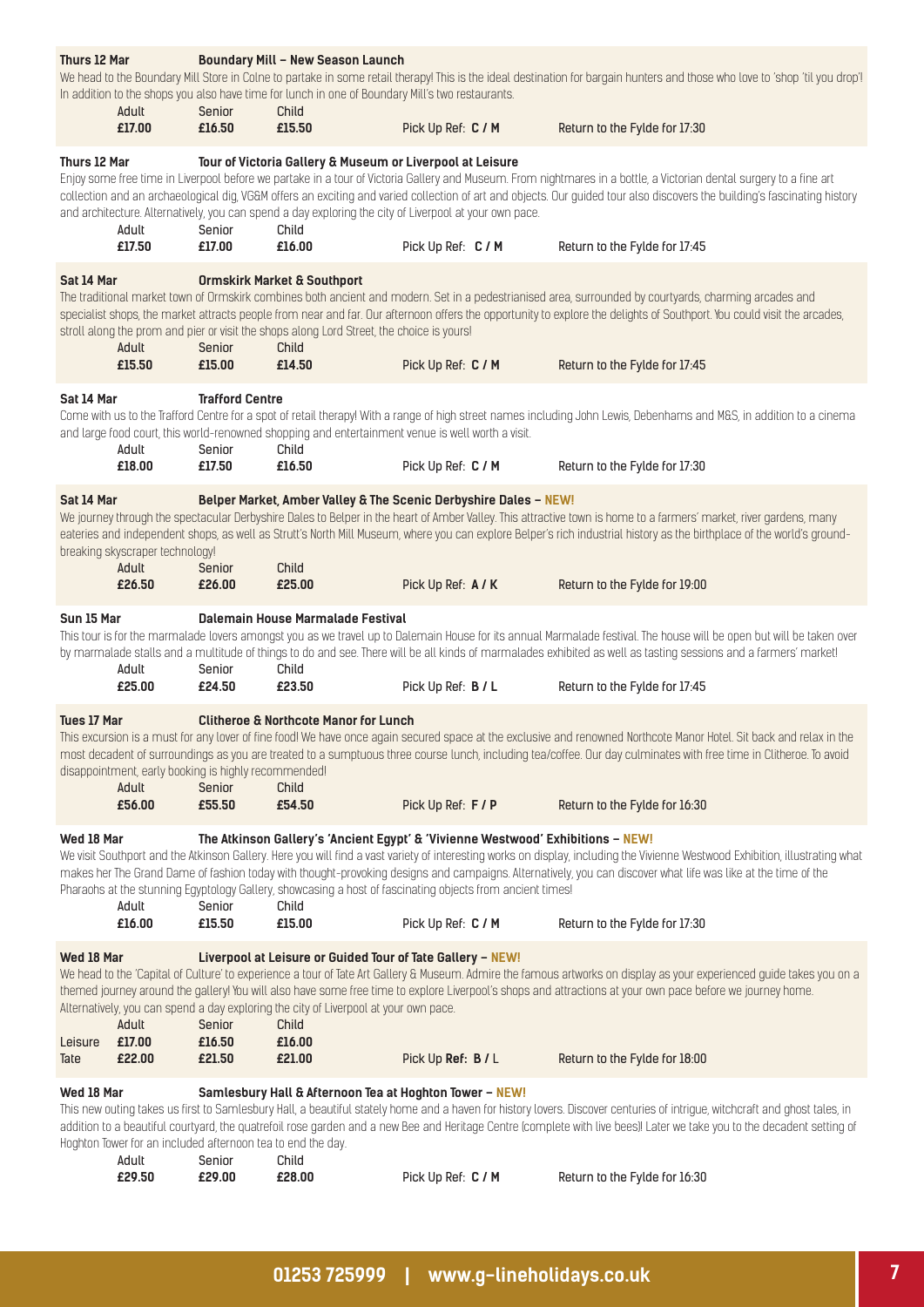| Wed 18 Mar                   | or visit one of the many attractions, galleries or museums!<br>Adult | <b>Southport for Shopping</b><br>Senior  | Child                                                                                                                                              |                                                                                                                                           | Enjoy a full day at leisure to explore this popular seaside resort. You could stroll along the Promenade or Britain's second longest pier, browse the shops on Lord Street                                                                                                                                                                           |
|------------------------------|----------------------------------------------------------------------|------------------------------------------|----------------------------------------------------------------------------------------------------------------------------------------------------|-------------------------------------------------------------------------------------------------------------------------------------------|------------------------------------------------------------------------------------------------------------------------------------------------------------------------------------------------------------------------------------------------------------------------------------------------------------------------------------------------------|
|                              | £16.00                                                               | £15.50                                   | £15.00                                                                                                                                             | Pick Up Ref: C / M                                                                                                                        | Return to the Fylde for 17:30                                                                                                                                                                                                                                                                                                                        |
| Thurs 19 Mar                 | Adult                                                                | Senior                                   | John Lewis and Marks & Spencer's at Cheadle Hulme<br>and travel down the road to the huge out of town Marks & Spencer's.<br>Child                  |                                                                                                                                           | Our first port of call is John Lewis, one of the most famous and largest department stores in the North West. You can choose to spend all day here or depart at 1:00pm                                                                                                                                                                               |
|                              | £17.00                                                               | £16.50                                   | £15.50                                                                                                                                             | Pick Up Ref: C / M                                                                                                                        | Return to the Fylde for 17:30                                                                                                                                                                                                                                                                                                                        |
| Thurs 19 Mar                 | Adult                                                                | Senior                                   | 'The King & I' at the Empire Theatre, Liverpool<br>Child                                                                                           | top price seats at the Empire Theatre, don't miss this chance to see the "greatest musical from the golden age of musicals"!              | Set in 1860s Bangkok, this beloved musical tells the story of the unconventional relationship that develops between the King of Siam and a British schoolteacher. With                                                                                                                                                                               |
|                              | £65.00                                                               | £64.00                                   | £63.00                                                                                                                                             | Pick Up Ref: C / M                                                                                                                        | Return to the Fylde for 18:30                                                                                                                                                                                                                                                                                                                        |
| Fri 20 Mar                   | Adult                                                                | <b>Bury Market</b><br>Senior             | many other shops and eateries, you're sure to find something of interest!<br>Child                                                                 |                                                                                                                                           | Today is a must for all market lovers, as we head to Bury to explore its wonderful award-winning market. With more than 300 stalls available to browse, as well as                                                                                                                                                                                   |
|                              | £17.50                                                               | £17.00                                   | £16.50                                                                                                                                             | Pick Up Ref: C / M                                                                                                                        | Return to the Fylde for 17:00                                                                                                                                                                                                                                                                                                                        |
| Sat 21 Mar                   | also dating back to medieval times!<br>Adult                         | <b>Clitheroe &amp; Skipton</b><br>Senior | Child                                                                                                                                              |                                                                                                                                           | Clitheroe has held a regular market since the Norman Conquest in the 12th century. In addition to the wonderful produce market, this historic town also offers lots of<br>independent stores, including the famous sausage shop that is well worth a visit. Our afternoon takes us to Skipton, home to the eternally popular high street market,     |
|                              | £17.50                                                               | £17.00                                   | £16.00                                                                                                                                             | Pick Up Ref: C / M                                                                                                                        | Return to the Fylde for 17:30                                                                                                                                                                                                                                                                                                                        |
| Sat 21 Mar                   | plenty of shops and eateries.                                        |                                          | Northallerton & Thirsk on Market Day                                                                                                               |                                                                                                                                           | With its pretty Town Hall and Square, the town of Northallerton is steeped in history. It offers a mix of independent and high street shops, a wide variety of restaurants<br>and Betty's of Harrogate Tea Rooms! The traditional Yorkshire town of Thirsk is beautifully positioned between the Yorkshire Dales and the North York Moors and offers |
|                              | Adult<br>£21.50                                                      | Senior<br>£21.00                         | Child<br>£20.00                                                                                                                                    | Pick Up Ref: B / L                                                                                                                        | Return to the Fylde for 18:30                                                                                                                                                                                                                                                                                                                        |
| Tues 24 Mar                  | Adult                                                                | Senior                                   | Lakes Tour - Grange-over-Sands, Ambleside & Bowness<br>three contrasting towns of Grange-over-Sands, Ambleside and Bowness-on-Windermere.<br>Child |                                                                                                                                           | Enjoy the spectacular Springtime scenery as we journey through South Lakeland, Coniston and the heart of the Lake District. We allow for free time at leisure in the                                                                                                                                                                                 |
|                              | £19.00                                                               | £18.50                                   | £17.50                                                                                                                                             | Pick Up Ref: B / L                                                                                                                        | Return to the Fylde for 18:15                                                                                                                                                                                                                                                                                                                        |
| Tues 24 Mar                  | Adult                                                                | Senior                                   | <b>Cotebrook Shire Horse Centre &amp; Northwich</b><br>Child                                                                                       |                                                                                                                                           | Enjoy some free time exploring Northwich, a market town in the heart of Cheshire. In the afternoon we take you to Cotebrook Shire Horse Centre, where prize winning<br>Shires have been bred for over 45 years! You can meet the horses, browse the gift shop, take a walk along one of the nature trails or relax in the Lakeside Café.             |
|                              | £24.00                                                               | £23.50                                   | £23.00                                                                                                                                             | Pick Up Ref: B / L                                                                                                                        | Return to the Fylde for 17:15                                                                                                                                                                                                                                                                                                                        |
| Tues 24 Mar                  | House Museum before returning to the North West by coach.<br>Adult   | Senior                                   | Settle on Market Day & The Settle Carlisle Railway<br>Child                                                                                        |                                                                                                                                           | Enjoy free time exploring the olde worlde town of Settle and its market before we board the famous Settle to Carlisle Railway. This train journey takes you through the<br>breath-taking Yorkshire Dales and over the Ribblehead Viaduct to Carlisle, the capital of Cumbria. You will then have free time to explore the shops, Cathedral or Tullie |
|                              | £44.50                                                               | £44.00                                   | £32.50                                                                                                                                             | Pick Up Ref: C / M                                                                                                                        | Return to the Fylde for 20:00                                                                                                                                                                                                                                                                                                                        |
| Wed 25 Mar<br>garden centre. |                                                                      |                                          | M&S Owlcotes & Batley Mill Outlet - NEW!                                                                                                           |                                                                                                                                           | We take you to the Marks & Spencer's outlet at Owlcotes Shopping Centre in Pudsey for a morning of retail therapy. Next, we head to the shopping haven that is Batley<br>Mill, the UK's biggest retail mill, boasting four huge floors of fashion, furniture, homewares and gifts, in addition to a diverse variety of restaurants and a wonderful   |
|                              | Adult<br>£19.00                                                      | Senior<br>£18.50                         | Child<br>£17.50                                                                                                                                    | Pick Up Ref: A / K                                                                                                                        | Return to the Fylde for 18:30                                                                                                                                                                                                                                                                                                                        |
| Wed 25 Mar                   | Adult                                                                | Senior                                   | <b>City of Chester or Cheshire Oaks</b><br>Child                                                                                                   | shops. Alternatively, you can enjoy a visit to Cheshire Oaks Designer Outlet, the ideal destination for fashion lovers and 'shopaholics'! | The choice is yours today! Chester has plenty to offer - take a trip on the river, walk on the walls, visit the Cathedral or explore the famous 'Rows' of two-tier galleried                                                                                                                                                                         |
|                              | £19.00                                                               | £18.50                                   | £18.00                                                                                                                                             | Pick Up Ref: C / M                                                                                                                        | Return to the Fylde for 18:15                                                                                                                                                                                                                                                                                                                        |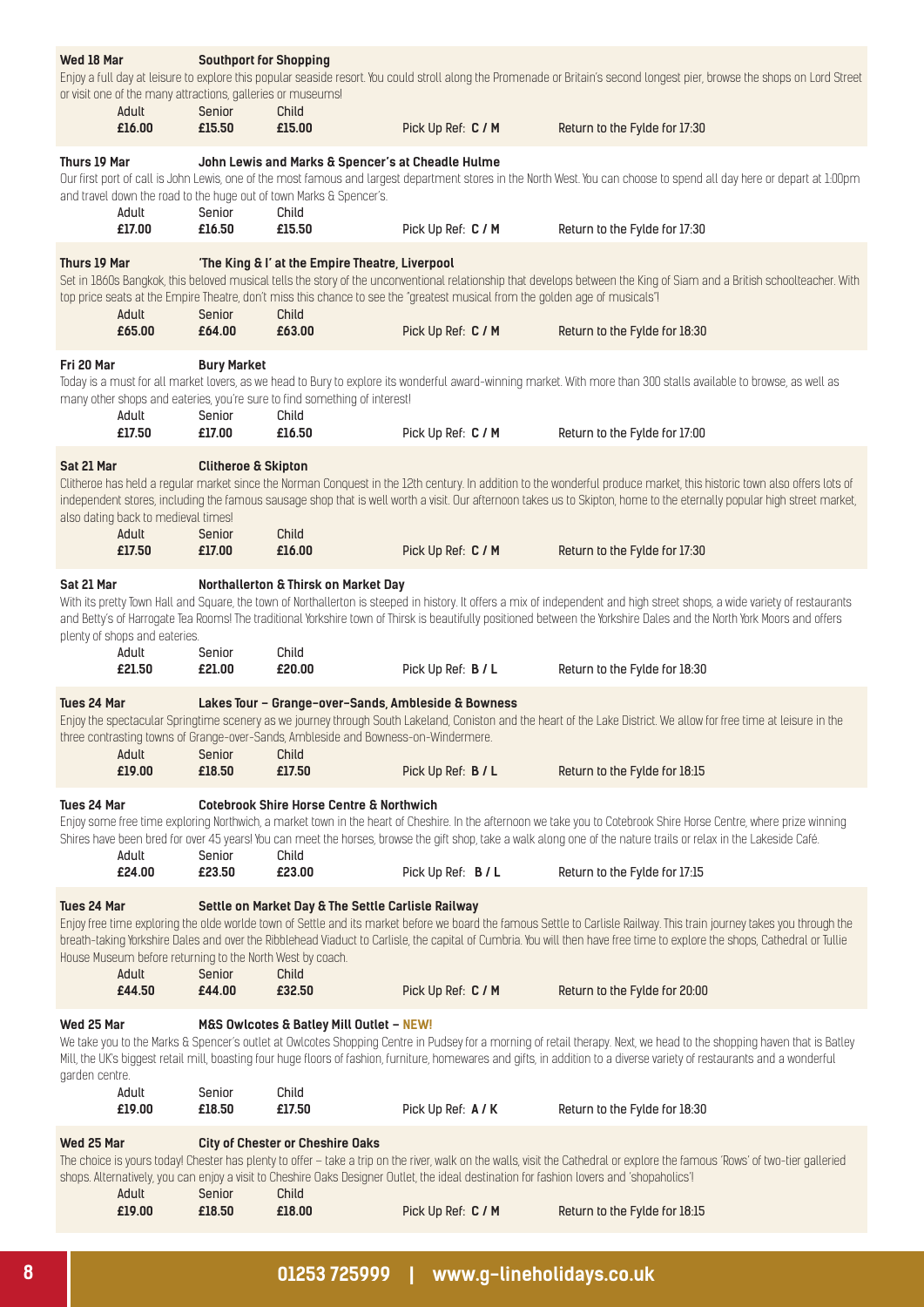| Thurs 26 Mar                          | Adult                                                        | Senior                     | to explore and stretch your legs before returning to Lancashire.<br>Child | Lancashire Lunch & Entertainment at the Calf's Head - NEW!                                                                                                                                          | Come with us for a three-course lunch and entertainment at the Calf's Head, a stunning country inn in the heart of the Ribble Valley. Boasting stunning views of<br>Pendle Hill, open fires and large gardens, the Calf's Head provides a wonderful setting to mingle and dine. After your meal we take you to Clitheroe for some free time                                                                                                                                                                                                                                                                                                                                                                      |
|---------------------------------------|--------------------------------------------------------------|----------------------------|---------------------------------------------------------------------------|-----------------------------------------------------------------------------------------------------------------------------------------------------------------------------------------------------|------------------------------------------------------------------------------------------------------------------------------------------------------------------------------------------------------------------------------------------------------------------------------------------------------------------------------------------------------------------------------------------------------------------------------------------------------------------------------------------------------------------------------------------------------------------------------------------------------------------------------------------------------------------------------------------------------------------|
|                                       | £39.50                                                       | £39.00                     | £38.00                                                                    | Pick Up Ref: F / P                                                                                                                                                                                  | Return to the Fylde for 17:00                                                                                                                                                                                                                                                                                                                                                                                                                                                                                                                                                                                                                                                                                    |
| Sat 28 Mar<br>Concert £40.00<br>Leeds | Adult<br>£20.00                                              | Senior<br>£39.50<br>£19.50 | Child<br>£39.00<br>£18.50                                                 | Leeds at Leisure or The Music Hall's 'Good Old Days' - NEW!<br>shopping centres, a rich industrial past, award-wining restaurants and a wealth of breath-taking architecture.<br>Pick Up Ref: A / K | Take an unforgettable trip back in time to the 'Good Old Days' as we head to the City Varieties Music Hall in Leeds for a fantastic matinee performance. This legendary<br>and spectacular show recreates an authentic atmosphere of the Victorian-Edwardian music hall, with songs and sketches of the era and starring an unrivalled bill of<br>performers in the style of the original artistes! Alternatively, you can choose to spend the day at leisure in Leeds. The unofficial capital of Yorkshire offers modern<br>Return to the Fylde for 18:45                                                                                                                                                       |
| Sat 28 Mar                            |                                                              |                            |                                                                           | The Ribble Valley Steam Railway Gala & British Transport Museum - NEW!                                                                                                                              |                                                                                                                                                                                                                                                                                                                                                                                                                                                                                                                                                                                                                                                                                                                  |
|                                       | Adult<br>£28.50                                              | Senior<br>£28.00           | Child<br>£27.00                                                           | Pick Up Ref: E / 0                                                                                                                                                                                  | Come with us to the Ribble Steam Railway Museum for its Spring Steam Gala. There is plenty to see and do here including a museum, café, workshops, up to 4 Steam<br>Locomotives on the line and unlimited train rides! In the afternoon we continue to journey back to a bygone age with a visit to the British Transport Museum in Leyland.<br>Admire horse drawn vehicles from the 1880s, walk freely around more than 60 historic vehicles (including vintage fire engines and early steam wagons) and perhaps<br>remember a time when garages had a single fuel pump and someone would come out to serve you petrol at less than 4 shillings per gallon!<br>Return to the Fylde for 17:00                    |
|                                       |                                                              |                            |                                                                           |                                                                                                                                                                                                     |                                                                                                                                                                                                                                                                                                                                                                                                                                                                                                                                                                                                                                                                                                                  |
| Sun 29 Mar                            | at the Gretna Outlet Village before returning home.<br>Adult | Senior                     | Child                                                                     | Houghton Hall Garden Centre, World in Miniature Museum & Gretna Green - NEW!                                                                                                                        | We journey first to Houghton Hall Garden Centre near Carlisle. Spread over three levels, Houghton Hall offers gardening and outdoor living departments, along with a<br>craft shop, coffee shop and Food Hall. It is also home to the truly amazing World in Miniature Museum (entrance payable locally), containing one of the best<br>collections of miniatures, from remarkable half scale copies of furniture, paintings and room settings to everyday objects! We depart from here and spend some time                                                                                                                                                                                                      |
|                                       | £24.50                                                       | £24.00                     | £23.00                                                                    | Pick Up Ref: A / K                                                                                                                                                                                  | Return to the Fylde for 18:30                                                                                                                                                                                                                                                                                                                                                                                                                                                                                                                                                                                                                                                                                    |
| Tues 31 Mar                           | Adult<br>£46.50                                              | Senior<br>£46.00           | The Holy Island of Lindisfarne<br>Child<br>£45.00                         | Pick Up Ref: Tel Office                                                                                                                                                                             | Prepare to enter another world on this new day excursion to Holy Island! We take the scenic journey north (making a comfort break en route) to Lindisfarne for an early<br>afternoon crossing to the island where you can enjoy approximately 4 hours at leisure. Lying just a few miles off the Northumberland coast, Holy Island boasts<br>stunning panoramic views from the Lookout Tower, Lindisfarne Castle, the fascinating 12th Century Priory and quaint eateries set around a picturesque square in the<br>village centre. Holy Island is also home to an exciting array of wildlife, so look out for various species of wildfowl and grey seals bobbing in the water.<br>Return to the Fylde for 20:30 |
|                                       |                                                              |                            |                                                                           |                                                                                                                                                                                                     |                                                                                                                                                                                                                                                                                                                                                                                                                                                                                                                                                                                                                                                                                                                  |
| <b>Tues 31 Mar</b>                    | surrounding countryside.                                     |                            | Lancaster & Barton Grange Fish & Chip Canal Cruise                        |                                                                                                                                                                                                     | We spend some time in Lancaster before boarding the Kingfisher boat for a Fish and Chip lunch including tea/coffee (mushy peas optional). This trip takes you<br>northbound over the spectacular 200-year-old Lune Aqueduct, regarded as one of the "Wonders of the Waterways" and offering stunning views over the city and                                                                                                                                                                                                                                                                                                                                                                                     |
|                                       | Adult<br>£34.50                                              | Senior<br>£34.00           | Child<br>£33.00                                                           | Pick Up Ref: C / M                                                                                                                                                                                  | Return to the Fylde for 17:30                                                                                                                                                                                                                                                                                                                                                                                                                                                                                                                                                                                                                                                                                    |
| Wed 01 Apr<br>worth the visit.        | Adult<br>£18.00                                              | Senior<br>£17.50           | Hebden Bridge & Gordon Rigg Garden Centre<br>Child<br>£16.50              | Pick Up Ref: B / L                                                                                                                                                                                  | We begin our day with a trip to the pretty town of Hebden Bridge, offering independent shops, cafés, pubs and restaurants. This afternoon we visit the award-winning<br>Gordon Rigg Garden Centre in Todmorden. This family owned centre was voted "Best Garden Centre in the North" by Which Magazine and it's easy to see why, you will be<br>amazed at the variety of products, indoor and outdoor plants, garden furniture and floristry on offer. Add to this a recently refurbished coffee shop, this centre is well<br>Return to the Fylde for 18:30                                                                                                                                                      |
| Thurs 02 Apr                          |                                                              |                            |                                                                           | 'Phantom of the Opera' at the Palace Theatre, Manchester                                                                                                                                            |                                                                                                                                                                                                                                                                                                                                                                                                                                                                                                                                                                                                                                                                                                                  |
|                                       | Adult                                                        | Senior                     | Child                                                                     |                                                                                                                                                                                                     | Now in its 33rd year in the West End, 'Phantom of the Opera' is widely considered one of the most beautiful and spectacular productions in history! Circle tickets are<br>accessible by lift and are therefore recommended for those who struggle with mobility - please enquire at the time of booking (limited availability).                                                                                                                                                                                                                                                                                                                                                                                  |
|                                       | £78.50                                                       | £78.00                     | £77.00                                                                    | Pick Up Ref: C / M                                                                                                                                                                                  | Return to the Fylde for 18:30                                                                                                                                                                                                                                                                                                                                                                                                                                                                                                                                                                                                                                                                                    |
| Thurs 02 Apr                          | Adult<br>£28.50                                              | Senior<br>£28.00           | Child<br>£27.00                                                           | The West Cumberland Coast & 'La'al Ratty' Railway - NEW!<br>Pick Up Ref: A / K                                                                                                                      | We take a scenic drive north to Ravenglass, where we board 'La'al Ratty' (meaning "little railway"), one of the oldest and longest narrow-gauge railways in England! Sit<br>back, unwind and admire the spectacular scenery as we glide along the tracks, calling for a short break in Eskdale before returning to Ravenglass. From here we<br>continue up the Cumbrian coast by coach, via Whitehaven and Cockermouth, before our final break in the charming North Lakes town of Keswick.<br>Return to the Fylde for 18:30                                                                                                                                                                                     |
|                                       |                                                              |                            |                                                                           |                                                                                                                                                                                                     |                                                                                                                                                                                                                                                                                                                                                                                                                                                                                                                                                                                                                                                                                                                  |

### **01253 725999 | www.g-lineholidays.co.uk 9**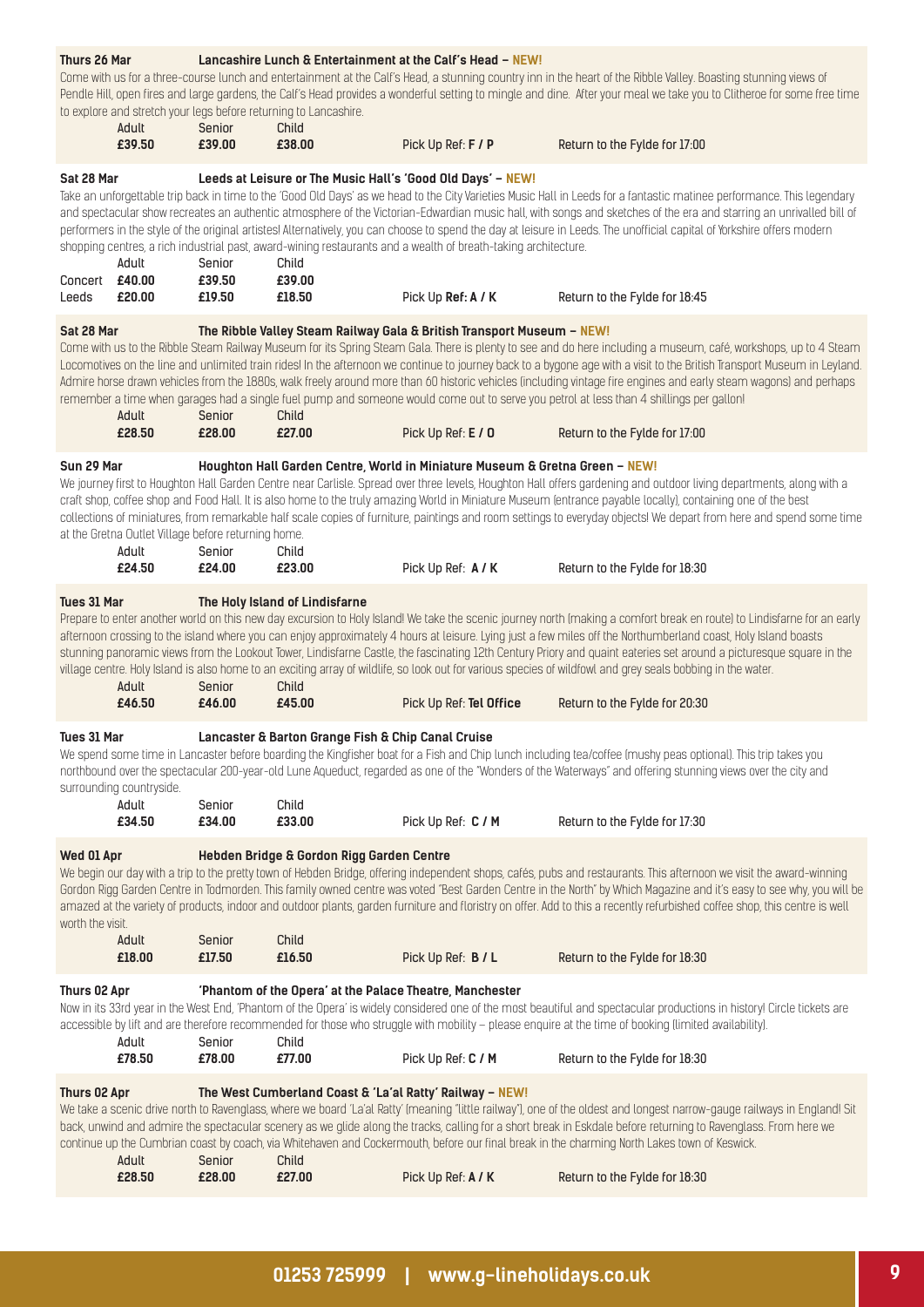#### Ripon is one of England's smallest cities and is known for its historic buildings, including the beautiful Cathedral. The independent shops and little alleys offer visitors a charming and quaint atmosphere. Our next stop is the Forbidden Corner, a unique labyrinth of tunnels, follies and surprises at every turn, created in a four-acre garden in the heart of the Yorkshire Dales.<br>**Adult** Senior Senior Child  **£33.00 £32.50 £31.50** Pick Up Ref: **B / L** Return to the Fylde for 18:30 **Sat 04 Apr The Treasures of Tullie House – NEW!** We head to Carlisle with ample time to explore one of the best cities in the North of England. This afternoon we include entrance to Tullie House, celebrating 125 years of art, history and nature in the heart of Carlisle. The Museum and Art Gallery houses considerable collections of fine and decorative art, human history and natural sciences, all brought together in one impressive space. Adult Senior Child<br>1991.50 <del>1</del>31.00 £30.00  **£31.50 £31.00 £30.00** Pick Up Ref: **A / K** Return to the Fylde for 19:45 **Sat 04 Apr Chester or Chester Zoo** The choice is yours today. Visit Chester Cathedral, walk the city walls, enjoy a river cruise of explore the famous 'Rows' of two-tiered galleried shops! Alternatively, you can continue to Chester Zoo, the UK's largest zoological gardens, set in award-winning parkland and an exciting day out for all the family! (Please note: Entrance to the zoo is not included.) Adult Senior Child<br> **£19.00 £18.50 £18.0 £19.00 £18.50 £18.00** Pick Up Ref: **C / M** Return to the Fylde for 18:30 **Sat 04 Apr The Solway Aviation Museum & Carlisle – NEW!** We head to historic Carlisle near the Scottish border with included entrance to the Solway Aviation Museum, giving you a fascinating insight into wartime Cumberland and the men and women of the RAF who served in WWII. It is home to a vast collection of aircraft, aviation artefacts and displays, reflecting Britain's position as a world leader in aircraft design and innovation at the dawn of the jet age! Adult Senior Child  **£31.50 £31.00 £30.00** Pick Up Ref: **A / K** Return to the Fylde for 19:45 **Sat 04 Apr Ripon Cathedral's Spring Food, Home & Garden Show** Join us as we head to Ripon for a fantastic springtime day out. Ripon Cathedral will once again host this annual Spring Food, Home and Garden show, where you will find dozens of traders from across Yorkshire selling delicious food, treats and homeware, plus activities running throughout the day! Adult Senior Child<br>19.50 £19.00 £18.00  **£19.50 £19.00 £18.00** Pick Up Ref: **B / L** Return to the Fylde for 18:30 **Tues 07 Apr Lunch at Holdsworth Hall Hotel & Scenic Country Run – NEW!** Prepare for decadent surroundings and delectable cuisine on this new excursion to Holdsworth Hall Hotel in the heart of Brontë Country. After your included threecourse lunch we take a leisurely and scenic drive back to the North West. Sit back, admire the unfolding landscapes and allow your food to settle as we journey past the rolling hills of the beautiful Yorkshire Dales.<br>**Adult** Senior Child Adult Senior Child<br> **£45.00 £44.50 £44.00 £45.00 £44.50 £44.00** Pick Up Ref: **C / M** Return to the Fylde for 16:15 **Tues 07 Apr Chorley Markets & Jak Hanson Shopping Outlet – NEW!** First we visit Chorley's markets, which date back more than 500 years! There is the covered market with more than 100 stalls as well as the Flat Iron Market. Later we take you to Lancashire's best kept secret, Jak Hanson Shopping Outlet, for more bargain hunting! Adult Senior Child  **£17.00 £16.50 £15.50** Pick Up Ref: **C / M** Return to the Fylde for 16:30 **Thurs 09 Apr Rails, Sails & Wonderful Wales** We journey to Llangollen where on arrival, we begin with a journey back in time on a horse drawn canal boat. Marvel at the local wildlife as the boat silently glides along, pulled by a powerful and elegant horse! We then enjoy some free time to grab a bite to eat and explore the picturesque town of Llangollen, before a ride on the Llangollen Railway to Carrog through eight miles of beautiful Welsh scenery. Adult Senior Child  **£38.50 £38.00 £37.00** Pick Up Ref: **Tel Office** Return to the Fylde for 18:30 **Sat 11 Apr Liverpool at Leisure** Spend a day exploring the city of Liverpool at your own pace. The city centre boasts 'Liverpool One' at its heart and offers an abundance of well-known high street names, attractions and an array of eateries. Adult Senior Child  **£17.00 £16.50 £16.00** Pick Up Ref: **C / M** Return to the Fylde for 17:30 **Sat 11 Apr Gretna Green & The Devil's Porridge – NEW!** We take you north over the Border to the Gateway Outlet Village in the heart of Gretna where you can find lovely cafés and more than 50 outlets offering discounted designer label items! Our next stop is at The Devil's Porridge Museum, commemorating HM Factory Gretna, the largest munitions factory in the world during the First

World War. The Museum uses artefacts, displays, photographs, film and audio to bring the fascinating history of this Border area to life!

**Sat 04 Apr Ripon & The Forbidden Corner**

| Adult  | Senior | <b>Child</b> |                    |                               |
|--------|--------|--------------|--------------------|-------------------------------|
| £29.50 | £29.00 | £28.00       | Pick Up Ref: A / K | Return to the Fylde for 19:30 |
|        |        |              |                    |                               |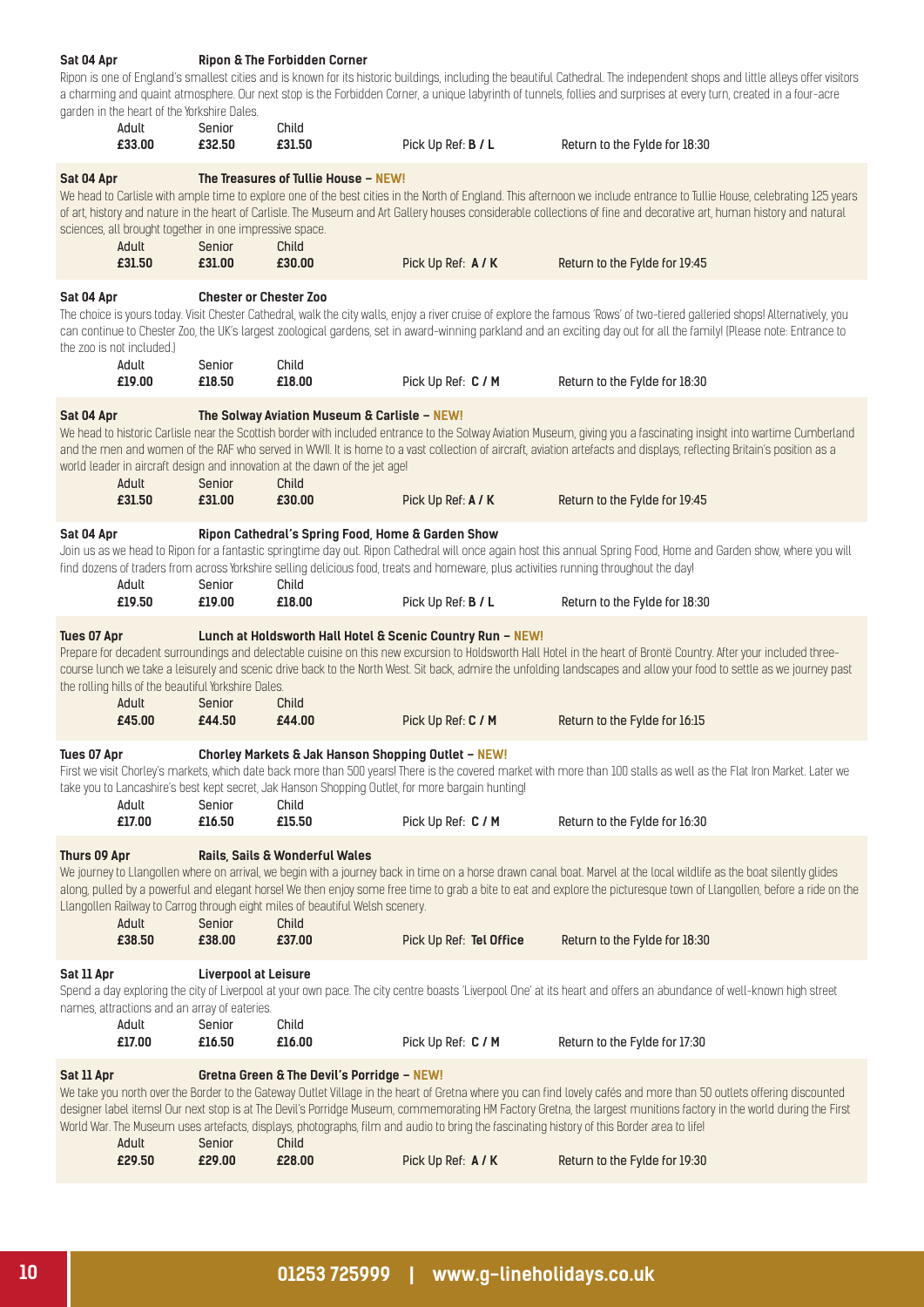| Sat 11 Apr                            | Adult<br>£28.00                                                          | Senior<br>£27.50                                   | 'How The War Was Won' at Liverpool War Museum<br>museum as an unconverted wartime bunker, there is unfortunately no wheelchair access.)<br>Child<br>£27.00  | Pick Up Ref: C / M        | Visit the Liverpool War Museum and discover actual wartime bunkers hidden under the city's streets! Discover the tools used to monitor enemy convoys, how secrets<br>were kept safe from the enemy and see the Map Room, exactly as it was when the doors were closed in 1945! Our guided tour includes a personalised souvenir<br>identity card and tea/coffee with biscuits. Following our visit, you will have some free time to explore Liverpool at your own pace. (Please note: Due to the nature of the<br>Return to the Fylde for 17:30                                                                                                                                                                               |
|---------------------------------------|--------------------------------------------------------------------------|----------------------------------------------------|-------------------------------------------------------------------------------------------------------------------------------------------------------------|---------------------------|-------------------------------------------------------------------------------------------------------------------------------------------------------------------------------------------------------------------------------------------------------------------------------------------------------------------------------------------------------------------------------------------------------------------------------------------------------------------------------------------------------------------------------------------------------------------------------------------------------------------------------------------------------------------------------------------------------------------------------|
| Sat 11 Apr<br>Durham                  | Adult<br>£28.50                                                          | Senior<br>£28.00                                   | Durham or Beamish Open-Air Museum<br>Child<br>£27.00                                                                                                        |                           | Explore beautiful Durham, with its World Heritage Castle and Cathedral dominating the city from their setting high above the river. Alternatively, you can choose to visit<br>Beamish Open-Air Museum for a unique insight into what life in the North of England was really like at the turn of the 20th century! (Entrance to Beamish is included.)                                                                                                                                                                                                                                                                                                                                                                         |
| Beamish £43.00                        |                                                                          | £42.50                                             | £36.00                                                                                                                                                      | Pick Up Ref: A / K        | Return to the Fylde for 20:30                                                                                                                                                                                                                                                                                                                                                                                                                                                                                                                                                                                                                                                                                                 |
| Sun 12 Apr                            | Adult<br>£29.00                                                          | <b>Knowsley Safari Park</b><br>Senior<br>£28.50    | Child<br>£27.50                                                                                                                                             | Pick Up Ref: C / M        | Knowsley Safari Park is one of the top choices for a family day out in the north of England. The Park offers a unique five-mile safari drive along roads lined with exotic<br>animals from all over the world. See hundreds of animals and birds including rhinos, camels, lions, tigers, zebra, wallabies, elephants and mischievous baboonsl<br>Return to the Fylde for 17:15                                                                                                                                                                                                                                                                                                                                               |
| Sun 12 Apr<br>coach.                  |                                                                          | <b>Lakes Rail &amp; Sail</b>                       |                                                                                                                                                             |                           | We take the scenic journey north to the Lakes and enjoy a ride on the Lakeside & Haverthwaite Steam Railway. On arrival in Lakeside, we take our seats for a relaxing<br>cruise across Lake Windermere to Bowness, where on arrival you will have plenty of time to explore this ever-popular town's shops and cafés before we head home by                                                                                                                                                                                                                                                                                                                                                                                   |
|                                       | Adult<br>£31.50                                                          | Senior<br>£31.00                                   | Child<br>£30.00                                                                                                                                             | Pick Up Ref: C / M        | Return to the Fylde for 17:30                                                                                                                                                                                                                                                                                                                                                                                                                                                                                                                                                                                                                                                                                                 |
| Mon 13 Apr                            | promises to be an action-packed day out!<br>Adult<br>£33.00              | Senior<br>£32.50                                   | The Atkinson Action Horses International Jousting Tournament<br>Child<br>£31.50                                                                             | Pick Up Ref: A / K        | Don't miss one of Yorkshire's greatest spectacles as authentic jousting comes to Leeds Royal Armouries! Hear the clashing of swords, see lances hit armour and feel<br>the thunder of hooves as teams of International Knights battle it out in an authentic medieval tournament! There will be an array of activities throughout the day and<br>your 'access all areas' pass offers a glimpse behind the scenes and chance to chat to the competitors and meet the horses. Early booking is recommended for what<br>Return to the Fylde for 18:30                                                                                                                                                                            |
| Mon 13 Apr                            | Adult<br>£20.00                                                          | Senior<br>£19.50                                   | The Cosmopolitan City of Leeds<br>breath-taking architecture, there is something for everyone in the cosmopolitan city of Leeds!<br>Child<br>£18.50         | Pick Up Ref: A / K        | We head to the unofficial capital of Yorkshire for a full day at leisure. With modern shopping centres, a rich industrial past, award-winning restaurants and a wealth of<br>Return to the Fylde for 18:30                                                                                                                                                                                                                                                                                                                                                                                                                                                                                                                    |
| Wed 15 April                          | Adult<br>£37.00                                                          | <b>Quarry Bank Mill - NEW!</b><br>Senior<br>£36.50 | Child:<br>£26.50                                                                                                                                            | Pick up ref: B / L        | Prepare to step back in time on this new excursion to National Trust's Quarry Bank Mill. Situated in Cheshire, Quarry Bank is one of Britain's greatest industrial heritage<br>sites and home to a complete industrial community. Discover more about the global cotton trade at the start of the industrial revolution, get a sense of the working<br>conditions for the men, women and children who toiled in the mill, experience heritage machinery in action and feel the floor vibrate beneath your feet as the spinning<br>machines turn and the looms weave. (Please note: National Trust members benefit from free entry to Quarry Bank, please notify us at the time of booking.)<br>Return to the Fylde for: 17:30 |
| Wed 15 April                          | Adult<br>£18.00                                                          | Senior<br>£17.50                                   | <b>Trafford Centre for Shopping</b><br>and large food court, this world-renowned shopping and entertainment venue is well worth a visit.<br>Child<br>£16.50 | Pick up ref: <b>B</b> / L | Come with us to the Trafford Centre for a spot of retail therapy! With a range of high street names including John Lewis, Debenhams and M&S, in additional to cinema<br>Return to the Fylde for: 17:30                                                                                                                                                                                                                                                                                                                                                                                                                                                                                                                        |
| Thurs 16 Apr<br>Standard £29.50<br>EH | Birdoswald, please notify us at the time of booking.)<br>Adult<br>£23.50 | Senior<br>£29.00<br>£23.00                         | Hadrian's Wall Country & Birdoswald Roman Fort - NEW!<br>Child<br>£28.00<br>N/A                                                                             | Pick Up Ref: A / K        | After a short comfort break in the historic city of Carlisle, we follow Hadrian's Wall to Birdoswald, comprising of a Roman Fort, turret and mile castle. Enjoy the<br>fascinating Visitor Centre, historical exhibition and full-scale replica of a section of Hadrian's Wall. (Please note: English Heritage members benefit from free entry to<br>Return to the Fylde for 19:00                                                                                                                                                                                                                                                                                                                                            |
| Thurs 16 Apr                          | Adult                                                                    | Senior                                             | Anderton Boat Life & Blakemere Village<br>home to independent shops, a craft workshop and refreshment outlet.<br>Child                                      |                           | Today we take an unforgettable journey on one of the 'Seven Wonders of the Waterways' the Anderton Boat Lift! Enjoy a cruise on the River Weaver, a journey on the<br>boat lift itself lifting you 50ft onto the Trent & Mersey Canal, plus free time in the Visitor's Centre before we continue to Blakemere Village. This rejuvenated outlet is                                                                                                                                                                                                                                                                                                                                                                             |
|                                       | £30.00                                                                   | £29.50                                             | £28.50                                                                                                                                                      | Pick Up Ref: C / M        | Return to the Fylde for 17:00                                                                                                                                                                                                                                                                                                                                                                                                                                                                                                                                                                                                                                                                                                 |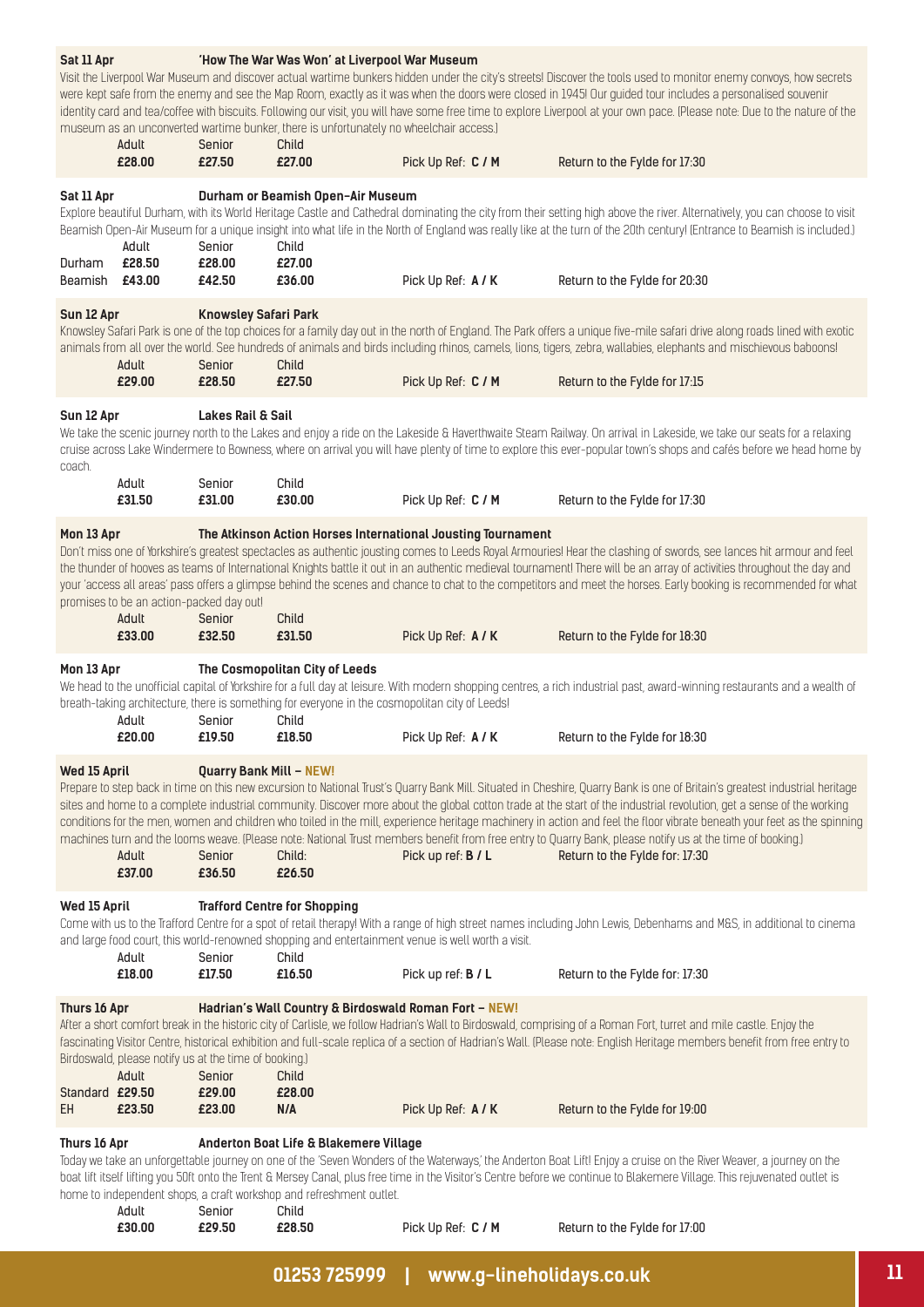#### **Fri 17 Apr Otley Market & Ilkley**

The pretty former spa town of Ilkley is famous for its Moor and offers high quality independent shopping as well as the famous Betty's Tea Rooms. The picturesque town of Otley is known for being a filming location for many TV series, including Heartbeat, where Otley's courthouse stood in as 'Ashfordly Police Station'! Today Otley's local market will be in full swing, with stalls running throughout the market square and neighbouring streets, offering a treasure trove of food, drink, clothes, jewellery and household goods!

|                                                                     | Adult<br>£19.50                                             | Senior<br>£19.00                                                              | Child<br>£18.00                                                                                                                                               | Pick Up Ref: B / L                                                                                                        | Return to the Fylde for 17:15                                                                                                                                                                                                                                                                                                                                                       |
|---------------------------------------------------------------------|-------------------------------------------------------------|-------------------------------------------------------------------------------|---------------------------------------------------------------------------------------------------------------------------------------------------------------|---------------------------------------------------------------------------------------------------------------------------|-------------------------------------------------------------------------------------------------------------------------------------------------------------------------------------------------------------------------------------------------------------------------------------------------------------------------------------------------------------------------------------|
| Sat 18 Apr<br>Kendal<br>Bowness £16.50<br>Am'side<br>Keswick £17.50 | Adult<br>£15.50<br>£16.50                                   | Senior<br>£15.00<br>£16.00<br>£16.00<br>£17.00                                | Keswick, with its cobbled streets, unique attractions and cosy cafés.<br>Child<br>£14.00<br>£15.00<br>£15.00<br>£16.00                                        | Full Day in the Lakes - Kendal, Bowness-on-Windermere, Ambleside or Keswick<br>Pick Up Ref: C / M                         | Enjoy time at leisure in Kendal (6 hrs), Bowness (5 hrs), Ambleside (4.5 hrs) or Keswick (3.5 hrs). Kendal offers a brilliant shopping experience, while Bowness and<br>Ambleside are most popular for their vibrant lakeside atmospheres. Here you could take a cruise on Lake Windermere, or continue with us north to picturesque<br>Return to the Fylde for 19:00               |
|                                                                     |                                                             |                                                                               |                                                                                                                                                               |                                                                                                                           |                                                                                                                                                                                                                                                                                                                                                                                     |
| Sat 18 Apr                                                          | Adult<br>£22.00                                             | <b>Beverley on Market Day</b><br>Senior<br>£21.50                             | an array of eateries and of course, the bustling weekly market!<br>Child<br>£20.50                                                                            | Pick Up Ref: A / K                                                                                                        | Located at the heart of East Yorkshire, the bustling town of Beverley offers a wonderful and up-market shopping experience! You will find many high street names,<br>located in and around the cobbled streets and charming courtyards. In addition, there is an interesting selection of smaller, independent shops, an antique arcade,<br>Return to the Fylde for 19:00           |
|                                                                     |                                                             |                                                                               |                                                                                                                                                               |                                                                                                                           |                                                                                                                                                                                                                                                                                                                                                                                     |
| Sun 19 Apr<br>Chester                                               | Adult<br>£18.50                                             | Senior<br>£18.00                                                              | City of Chester or the Seaside Resort of Llandudno<br>(3.5 hrs). The choice is yours to enjoy ample free time at leisure in either resort.<br>Child<br>£17.00 |                                                                                                                           | Take your pick of either shopping and sightseeing in Chester's compact and historic city centre (6 hrs) or travel on to the elegant, Victorian Seaside resort of Llandudno                                                                                                                                                                                                          |
| Llandudno £25.50                                                    |                                                             | £25.00                                                                        | £24.00                                                                                                                                                        | Pick Up Ref: B / L                                                                                                        | Return to the Fylde for 19:30                                                                                                                                                                                                                                                                                                                                                       |
| Sun 19 Apr                                                          | Adult                                                       | Whitby<br>Senior                                                              | Child                                                                                                                                                         | shops, the 199 stepped ascent to the Abbey, a working harbour and, of course, the best fish and chips in North Yorkshire! | We return once again to the spectacular seaside town of Whitby, made famous as the inspiration of Bram Stoker's 'Dracula'. The town offers winding streets, quaint                                                                                                                                                                                                                  |
|                                                                     | £30.00                                                      | £29.50                                                                        | £28.50                                                                                                                                                        | Pick Up Ref: Tel Office                                                                                                   | Return to the Fylde for 21:00                                                                                                                                                                                                                                                                                                                                                       |
|                                                                     |                                                             |                                                                               |                                                                                                                                                               |                                                                                                                           |                                                                                                                                                                                                                                                                                                                                                                                     |
| Mon 20 Apr                                                          | Adult                                                       | Senior                                                                        | tuck into an included afternoon tea, the perfect way to round off the day!<br>Child                                                                           | Bowness & Afternoon Tea at the Laura Ashley Belsfield Hotel - NEW!                                                        | Enjoy free time in the popular town of Bowness, with its variety of independent shops, friendly cafés, Beatrix Potter World and lakeside attractions. In the afternoon we<br>head to the Laura Ashley Belsfield Hotel, nestled on the banks of Lake Windermere and offering style and luxurious sophistication in a beautiful setting. Here you can                                 |
|                                                                     | £39.50                                                      | £39.00                                                                        | £38.00                                                                                                                                                        | Pick Up Ref: B / L                                                                                                        | Return to the Fylde for 18:00                                                                                                                                                                                                                                                                                                                                                       |
| Mon 20 Apr                                                          | fully restored Edwardian steam launches!<br>Adult<br>£35.50 | Senior<br>£35.00                                                              | Child<br>£34.00                                                                                                                                               | Bowness & Heritage Boat Museum with Edwardian Steam Launch - NEW!<br>Pick Up Ref: B / L                                   | We head to the popular Lake District town of Bowness for free time to explore at your own pace. Later we take you to the Heritage Museum of Boats, Steam and Stories<br>where you can discover the fascinating sights, sounds and smells of life on the lake. Our visit includes an unforgettable heritage boat trip aboard 'Osprey', one of their<br>Return to the Fylde for 18:00 |
|                                                                     |                                                             |                                                                               |                                                                                                                                                               |                                                                                                                           |                                                                                                                                                                                                                                                                                                                                                                                     |
| Tues 21 Apr<br>York                                                 | Adult<br>£24.50                                             | entertaining commentary about York's fascinating history!<br>Senior<br>£24.00 | City of York & Cruise on the Ouse<br>Child<br>£23.00                                                                                                          |                                                                                                                           | Join us as we journey to York for an exciting day of shopping and sightseeing. Your afternoon can either be at leisure or you can escape the city rush and admire the<br>city from a different perspective with a cruise along the River Ouse. Sit back and unwind as you glide along the water whilst listening to the informative and                                             |
| Cruise                                                              | £34.50                                                      | £34.00                                                                        | £33.00                                                                                                                                                        | Pick Up Ref: A / K                                                                                                        | Return to the Fylde for 18:30                                                                                                                                                                                                                                                                                                                                                       |
| Tues 21 Apr                                                         | Adult                                                       | Senior                                                                        | 'The Sound of Musicals' & Lunch at Ryecroft Hall<br>from Grease and Mamma Mia among many more of world's best loved musical numbers!<br>Child                 |                                                                                                                           | We return once again for an afternoon of food, fun and entertainment at Ryecroft Hall. Enjoy a hearty three course meal with tea/coffee included, followed by music                                                                                                                                                                                                                 |
|                                                                     | £32.00                                                      | £31.50                                                                        | £31.00                                                                                                                                                        | Pick Up Ref: Tel Office                                                                                                   | Return to the Fylde for 17:00                                                                                                                                                                                                                                                                                                                                                       |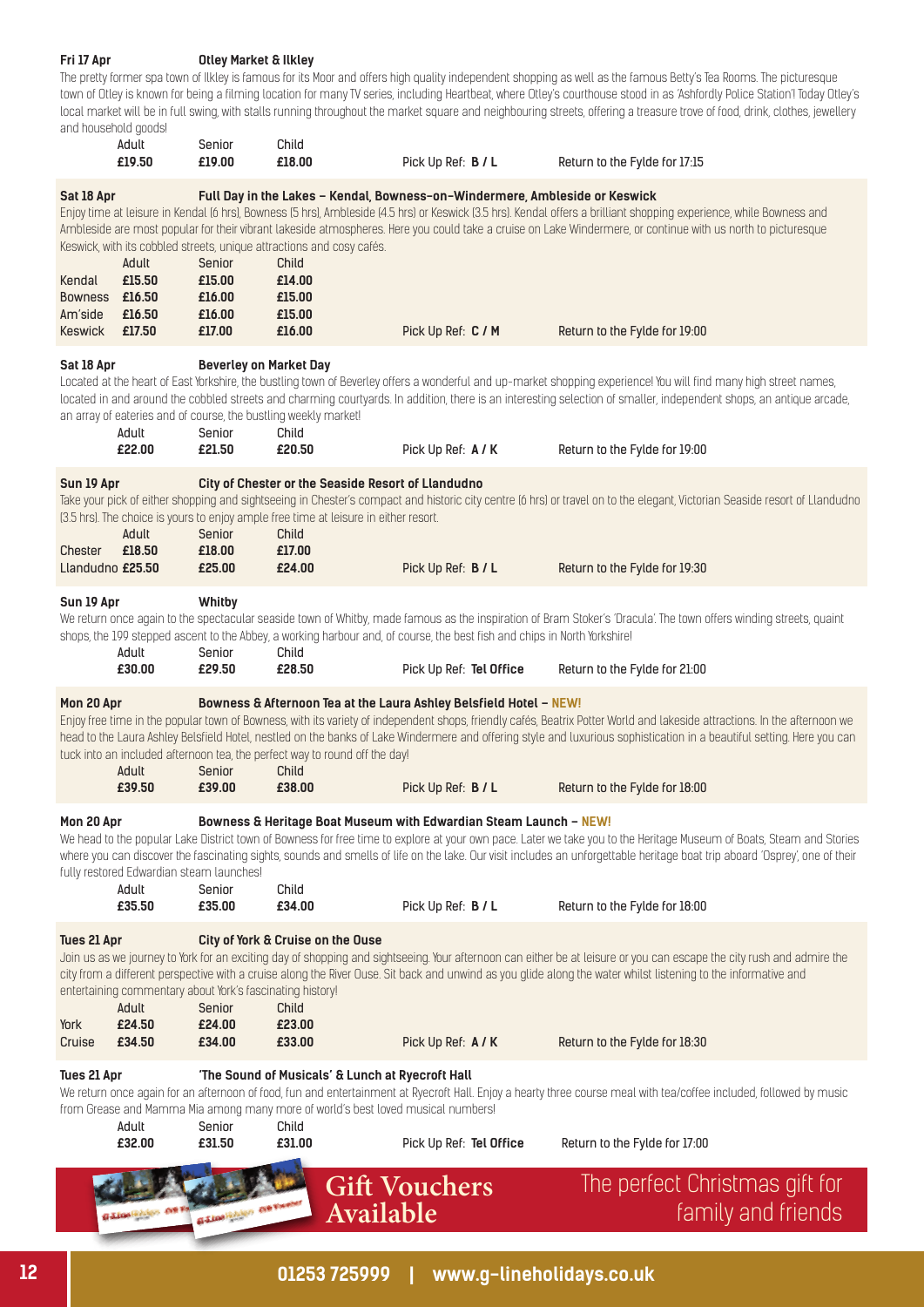|                                                                                                                                                                                                                                                                                                                                                                                                                                                                                                                         | Wed 22 Apr<br><b>Bury Market</b><br>Today is a must for all market lovers, as we head to Bury to explore its wonderful award-winning market. With more than 300 stalls available to browse, as well as<br>many other shops and eateries, you're sure to find something of interest!<br>Adult<br>Senior<br>Child                                             |                                              |                                                                                                                                                   |                                                                                                     |                                                                                                                                                                                                                                                                                                                                                                                                                                                                                                              |  |  |
|-------------------------------------------------------------------------------------------------------------------------------------------------------------------------------------------------------------------------------------------------------------------------------------------------------------------------------------------------------------------------------------------------------------------------------------------------------------------------------------------------------------------------|-------------------------------------------------------------------------------------------------------------------------------------------------------------------------------------------------------------------------------------------------------------------------------------------------------------------------------------------------------------|----------------------------------------------|---------------------------------------------------------------------------------------------------------------------------------------------------|-----------------------------------------------------------------------------------------------------|--------------------------------------------------------------------------------------------------------------------------------------------------------------------------------------------------------------------------------------------------------------------------------------------------------------------------------------------------------------------------------------------------------------------------------------------------------------------------------------------------------------|--|--|
|                                                                                                                                                                                                                                                                                                                                                                                                                                                                                                                         | £17.50                                                                                                                                                                                                                                                                                                                                                      | £17.00                                       | £16.50                                                                                                                                            | Pick Up Ref: C / M                                                                                  | Return to the Fylde for 17:00                                                                                                                                                                                                                                                                                                                                                                                                                                                                                |  |  |
| Wed 22 Apr                                                                                                                                                                                                                                                                                                                                                                                                                                                                                                              | Adult<br>£18.00                                                                                                                                                                                                                                                                                                                                             | <b>Skipton &amp; Boundary Mill</b><br>Senior | Child                                                                                                                                             | Boundary Mill Store in Colne for an afternoon of retail therapy before returning to the Fylde area. | This morning we visit the charming market town of Skipton with ample free time to enjoy its thriving shops and quaint eateries. This afternoon we journey to the                                                                                                                                                                                                                                                                                                                                             |  |  |
|                                                                                                                                                                                                                                                                                                                                                                                                                                                                                                                         |                                                                                                                                                                                                                                                                                                                                                             | £17.50                                       | £16.50                                                                                                                                            | Pick Up Ref: B / L                                                                                  | Return to the Fylde for 18:00                                                                                                                                                                                                                                                                                                                                                                                                                                                                                |  |  |
| Wed 22 Apr<br>beautiful Irwell Valley.                                                                                                                                                                                                                                                                                                                                                                                                                                                                                  |                                                                                                                                                                                                                                                                                                                                                             |                                              |                                                                                                                                                   | Bury Market & East Lancashire Railway Luncheon - NEW!                                               | We head to Bury to explore its shops and market before taking our seats on board the East Lancashire Railway, where we have included a traditional two course meal,<br>complete with tea/coffee and after dinner mints. Sit back, unwind and tuck into a hearty luncheon made with local produce as we journey by train through the                                                                                                                                                                          |  |  |
|                                                                                                                                                                                                                                                                                                                                                                                                                                                                                                                         | Adult<br>£55.50                                                                                                                                                                                                                                                                                                                                             | Senior<br>£55.00                             | Child<br>£54.00                                                                                                                                   | Pick Up Ref: C / M                                                                                  | Return to the Fylde for 17:00                                                                                                                                                                                                                                                                                                                                                                                                                                                                                |  |  |
| Thurs 23 Apr<br>Show                                                                                                                                                                                                                                                                                                                                                                                                                                                                                                    | Adult<br>£41.50                                                                                                                                                                                                                                                                                                                                             | Senior<br>£41.00                             | Child<br>£18.00                                                                                                                                   | Harrogate or Spring Flower Show at the Great Yorkshire Showground                                   | We head to the Harrogate and the Great Yorkshire Showground for the Spring Flower Show! There will be astounding arrangements, displays, rural arts, crafts and, of<br>course, a profusion of flowers and plants all bursting with glorious colours and scents! Alternatively, you can spend a day at leisure in Harrogate, home to glorious<br>gardens and top retailers, in addition to many attractions to explore, such as the Royal Pump Room, Turkish Baths and famous Betty's of Harrogate Tea Rooms! |  |  |
| Harrogate £19.50                                                                                                                                                                                                                                                                                                                                                                                                                                                                                                        |                                                                                                                                                                                                                                                                                                                                                             | £19.00                                       | £18.00                                                                                                                                            | Pick Up Ref: A / K                                                                                  | Return to the Fylde for 18:30                                                                                                                                                                                                                                                                                                                                                                                                                                                                                |  |  |
| Thurs 23 Apr                                                                                                                                                                                                                                                                                                                                                                                                                                                                                                            | Adult                                                                                                                                                                                                                                                                                                                                                       | Senior                                       | Child                                                                                                                                             | 'Phantom of the Opera' at the Palace Theatre, Manchester                                            | Now in its 33rd year in the West End, 'Phantom of the Opera' is widely considered one of the most beautiful and spectacular productions in history! Circle tickets are<br>accessible by lift and are therefore recommended for those who struggle with mobility - please enquire at the time of booking (limited availability).                                                                                                                                                                              |  |  |
|                                                                                                                                                                                                                                                                                                                                                                                                                                                                                                                         | £78.50                                                                                                                                                                                                                                                                                                                                                      | £78.00                                       | £77.00                                                                                                                                            | Pick Up Ref: C / M                                                                                  | Return to the Fylde for 18:30                                                                                                                                                                                                                                                                                                                                                                                                                                                                                |  |  |
| Sat 25 Apr                                                                                                                                                                                                                                                                                                                                                                                                                                                                                                              | Adult                                                                                                                                                                                                                                                                                                                                                       | Senior                                       | <b>Ormskirk Market &amp; Southport</b><br>stroll along the prom and pier or visit the shops along Lord Street, the choice is yours!<br>Child      |                                                                                                     | The traditional market town of Ormskirk combines both ancient and modern. Set in a pedestrianised area, surrounded by courtyards, charming arcades and<br>specialist shops, the market attracts people from near and far. Our afternoon offers the opportunity to explore the delights of Southport. You could visit the arcades,                                                                                                                                                                            |  |  |
|                                                                                                                                                                                                                                                                                                                                                                                                                                                                                                                         | £15.50                                                                                                                                                                                                                                                                                                                                                      | £15.00                                       | £14.50                                                                                                                                            | Pick Up Ref: C / M                                                                                  | Return to the Fylde for 17:45                                                                                                                                                                                                                                                                                                                                                                                                                                                                                |  |  |
| Sat 25 Apr                                                                                                                                                                                                                                                                                                                                                                                                                                                                                                              | Adult                                                                                                                                                                                                                                                                                                                                                       | Senior                                       | The Victorian Spa Town of Harrogate<br>Room, Turkish Baths and famous Betty's of Harrogate Tea Rooms!<br>Child                                    |                                                                                                     | Spend a day exploring Harrogate. This popular town is home to glorious gardens and top retailers, in addition to many attractions to explore, such as the Royal Pump                                                                                                                                                                                                                                                                                                                                         |  |  |
|                                                                                                                                                                                                                                                                                                                                                                                                                                                                                                                         | £19.50                                                                                                                                                                                                                                                                                                                                                      | £19.00                                       | £18.00                                                                                                                                            | Pick Up Ref: A / K                                                                                  | Return to the Fylde for 18:30                                                                                                                                                                                                                                                                                                                                                                                                                                                                                |  |  |
| Sat 25 Apr                                                                                                                                                                                                                                                                                                                                                                                                                                                                                                              | Adult                                                                                                                                                                                                                                                                                                                                                       | Senior                                       | Spring Flower Show at the Great Yorkshire Showground<br>a profusion of flowers and plants all bursting with glorious colours and scents!<br>Child |                                                                                                     | We head to the Great Yorkshire Showground in Harrogate for the Spring Flower Show! There will be astounding arrangements, displays, rural arts, crafts and, of course,                                                                                                                                                                                                                                                                                                                                       |  |  |
|                                                                                                                                                                                                                                                                                                                                                                                                                                                                                                                         | £41.50                                                                                                                                                                                                                                                                                                                                                      | £41.00                                       | £18.00                                                                                                                                            | Pick Up Ref: A / K                                                                                  | Return to the Fylde for 18:30                                                                                                                                                                                                                                                                                                                                                                                                                                                                                |  |  |
| Sun 26 Apr<br><b>Macclesfield Treacle Market</b><br>Come and visit the delightful town of Macclesfield in Cheshire. Known locally as 'Macc', the town today is a delightful old market centre with market charter being<br>granted in 1261. In the Georgian period, it was known as a centre for silk production and it is that legacy which is very much in evidence. Today's Treacle Market is a<br>monthly market full of local food and drink, produce, unique gifts and vintage finds.<br>Adult<br>Senior<br>Child |                                                                                                                                                                                                                                                                                                                                                             |                                              |                                                                                                                                                   |                                                                                                     |                                                                                                                                                                                                                                                                                                                                                                                                                                                                                                              |  |  |
|                                                                                                                                                                                                                                                                                                                                                                                                                                                                                                                         | £18.50                                                                                                                                                                                                                                                                                                                                                      | £18.00                                       | £17.00                                                                                                                                            | Pick Up Ref: C / M                                                                                  | Return to the Fylde for 17:00                                                                                                                                                                                                                                                                                                                                                                                                                                                                                |  |  |
|                                                                                                                                                                                                                                                                                                                                                                                                                                                                                                                         | Lakes Tour - Grange-over-Sands, Ambleside & Bowness<br>Sun 26 Apr<br>Enjoy the spectacular Springtime scenery as we journey through South Lakeland, Coniston and the heart of the Lake District. We allow for free time at leisure in the<br>three contrasting towns of Grange-over-Sands, Ambleside and Bowness-on-Windermere.<br>Adult<br>Senior<br>Child |                                              |                                                                                                                                                   |                                                                                                     |                                                                                                                                                                                                                                                                                                                                                                                                                                                                                                              |  |  |
|                                                                                                                                                                                                                                                                                                                                                                                                                                                                                                                         | £19.00                                                                                                                                                                                                                                                                                                                                                      | £18.50                                       | £17.50                                                                                                                                            | Pick Up Ref: B / L                                                                                  | Return to the Fylde for 18:15                                                                                                                                                                                                                                                                                                                                                                                                                                                                                |  |  |
| Adult                                                                                                                                                                                                                                                                                                                                                                                                                                                                                                                   | Mon 27 Apr<br><b>Liverpool at Leisure</b><br>Spend a day exploring the city of Liverpool at your own pace. The city centre boasts 'Liverpool One' at its heart and offers an abundance of well-known high street<br>names, attractions and an array of eateries.<br>Senior<br>Child                                                                         |                                              |                                                                                                                                                   |                                                                                                     |                                                                                                                                                                                                                                                                                                                                                                                                                                                                                                              |  |  |
| £17.50                                                                                                                                                                                                                                                                                                                                                                                                                                                                                                                  | £17.00                                                                                                                                                                                                                                                                                                                                                      | £16.00                                       |                                                                                                                                                   | Pick Up Ref: B / L                                                                                  | Return to the Fylde for 18:00                                                                                                                                                                                                                                                                                                                                                                                                                                                                                |  |  |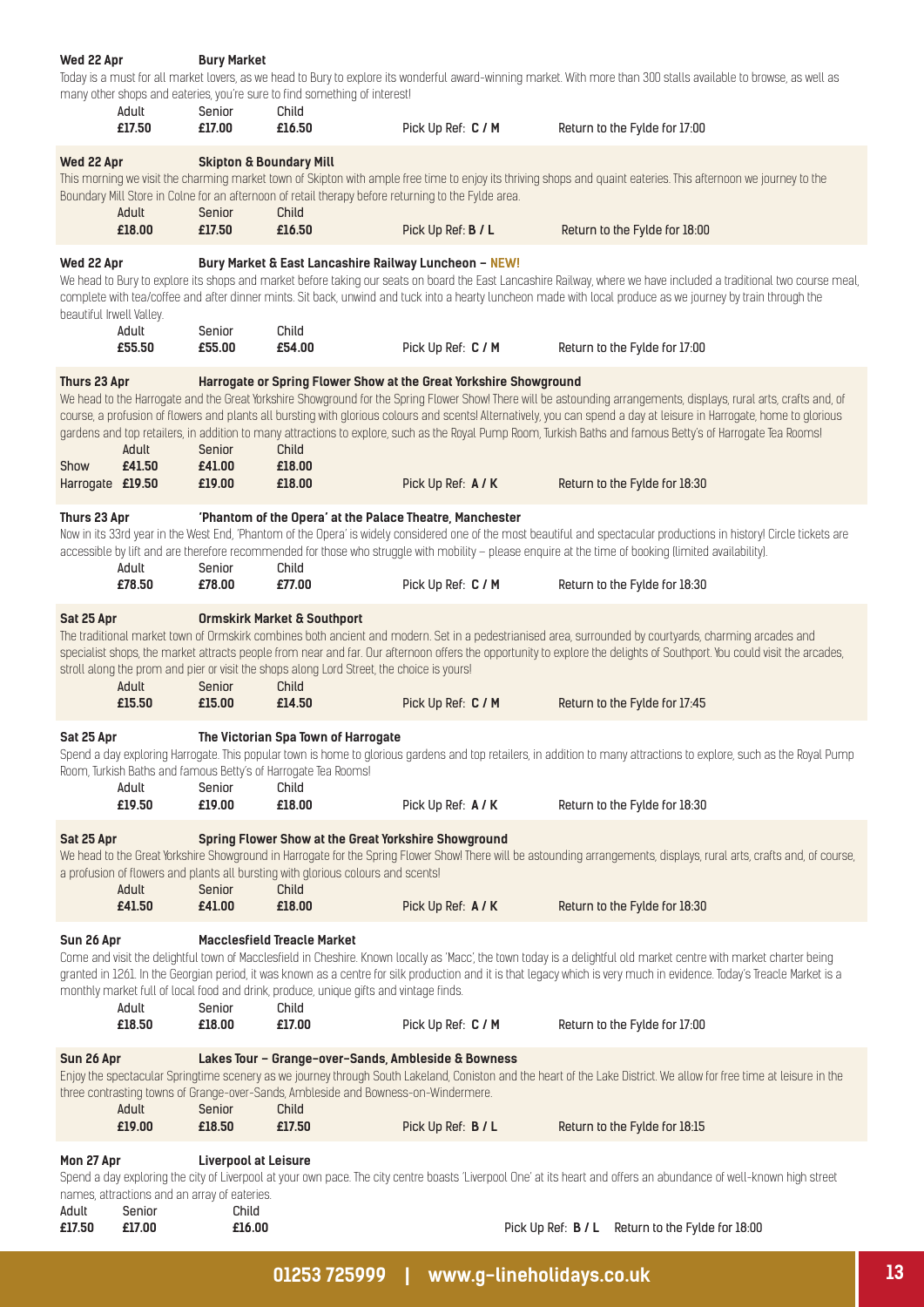| Mon 27 Apr                                                                                                                                                                                                                                                                                                                                                                                                                                                                                                                            |                                                                                                                                                                                                                                                                                                                                                                                                                                                                                            | <b>City of Chester or Cheshire Oaks</b>                                                                                                                                                                                                                                                                                                                                                                             |                                                                                                                                                                                                                                                                                                                                                                                                                                                                                                                                                   |                                                                                                  |                                                                                                                                                                                                                                                                                                                                                                                    |  |  |  |
|---------------------------------------------------------------------------------------------------------------------------------------------------------------------------------------------------------------------------------------------------------------------------------------------------------------------------------------------------------------------------------------------------------------------------------------------------------------------------------------------------------------------------------------|--------------------------------------------------------------------------------------------------------------------------------------------------------------------------------------------------------------------------------------------------------------------------------------------------------------------------------------------------------------------------------------------------------------------------------------------------------------------------------------------|---------------------------------------------------------------------------------------------------------------------------------------------------------------------------------------------------------------------------------------------------------------------------------------------------------------------------------------------------------------------------------------------------------------------|---------------------------------------------------------------------------------------------------------------------------------------------------------------------------------------------------------------------------------------------------------------------------------------------------------------------------------------------------------------------------------------------------------------------------------------------------------------------------------------------------------------------------------------------------|--------------------------------------------------------------------------------------------------|------------------------------------------------------------------------------------------------------------------------------------------------------------------------------------------------------------------------------------------------------------------------------------------------------------------------------------------------------------------------------------|--|--|--|
|                                                                                                                                                                                                                                                                                                                                                                                                                                                                                                                                       | Adult                                                                                                                                                                                                                                                                                                                                                                                                                                                                                      | The choice is yours today! Chester has plenty to offer - take a trip on the river, walk on the walls, visit the Cathedral or explore the famous 'Rows' of two-tier galleried<br>shops. Alternatively, you can enjoy a visit to Cheshire Oaks Designer Outlet, the ideal destination for fashion lovers and 'shopaholics'!<br>Senior<br>Child                                                                        |                                                                                                                                                                                                                                                                                                                                                                                                                                                                                                                                                   |                                                                                                  |                                                                                                                                                                                                                                                                                                                                                                                    |  |  |  |
|                                                                                                                                                                                                                                                                                                                                                                                                                                                                                                                                       | £19.00                                                                                                                                                                                                                                                                                                                                                                                                                                                                                     | £18.50                                                                                                                                                                                                                                                                                                                                                                                                              | £18.00                                                                                                                                                                                                                                                                                                                                                                                                                                                                                                                                            | Pick Up Ref: C / M                                                                               | Return to the Fylde for 18:15                                                                                                                                                                                                                                                                                                                                                      |  |  |  |
| Mon 27 Apr                                                                                                                                                                                                                                                                                                                                                                                                                                                                                                                            | world, with more than 200 extraordinary images on display!<br>Adult<br>£26.50                                                                                                                                                                                                                                                                                                                                                                                                              | Senior<br>£26.00                                                                                                                                                                                                                                                                                                                                                                                                    | Child<br>£18.00                                                                                                                                                                                                                                                                                                                                                                                                                                                                                                                                   | The Walker Art Gallery's 'Linda McCartney Retrospective' Exhibition - NEW!<br>Pick Up Ref: B / L | Spend a day exploring the city of Liverpool and the Walker Gallery, which will be hosting a major retrospective of Linda McCartney's photography. From her iconic<br>depictions of the music scene of the 1960s, to family life with Paul, Linda captured her whole world on film. This intriguing exhibition gives visitors an insight into this<br>Return to the Fylde for 18:00 |  |  |  |
| Tues 28 Apr                                                                                                                                                                                                                                                                                                                                                                                                                                                                                                                           |                                                                                                                                                                                                                                                                                                                                                                                                                                                                                            |                                                                                                                                                                                                                                                                                                                                                                                                                     | Netherwood Hotel for Lunch & Hayes Garden World                                                                                                                                                                                                                                                                                                                                                                                                                                                                                                   |                                                                                                  |                                                                                                                                                                                                                                                                                                                                                                                    |  |  |  |
|                                                                                                                                                                                                                                                                                                                                                                                                                                                                                                                                       | gifts to spruce up your home and garden.<br>Adult<br>£48.50                                                                                                                                                                                                                                                                                                                                                                                                                                | Senior<br>£48.00                                                                                                                                                                                                                                                                                                                                                                                                    | Child<br>£47.00                                                                                                                                                                                                                                                                                                                                                                                                                                                                                                                                   | Pick Up Ref: D / N                                                                               | We travel to the pretty town of Grange over Sands for a three-course lunch with tea/coffee at the wonderful Netherwood Hotel, offering stunning views over Morecambe<br>Bay from the restaurant. After lunch, we visit Hayes Garden World at Ambleside where you can browse a variety of plants, furniture, ornaments, accessories, tools and<br>Return to the Fylde for 18:00     |  |  |  |
|                                                                                                                                                                                                                                                                                                                                                                                                                                                                                                                                       |                                                                                                                                                                                                                                                                                                                                                                                                                                                                                            |                                                                                                                                                                                                                                                                                                                                                                                                                     |                                                                                                                                                                                                                                                                                                                                                                                                                                                                                                                                                   |                                                                                                  |                                                                                                                                                                                                                                                                                                                                                                                    |  |  |  |
| Tues 28 Apr<br>round off the day.                                                                                                                                                                                                                                                                                                                                                                                                                                                                                                     |                                                                                                                                                                                                                                                                                                                                                                                                                                                                                            | Martin Mere Wetland Centre & Jak Hanson Shopping Outlet - NEW!<br>Step into the wilderness with a visit to Martin Mere Wetland Centre. Here we have included refreshments and free time to see the beautiful gardens, a variety of habitats<br>and a mix of weird and wonderful wetland birds! In the afternoon we take you to Lancashire's best kept secret, Jak Hanson Shopping Outlet for some retail therapy to |                                                                                                                                                                                                                                                                                                                                                                                                                                                                                                                                                   |                                                                                                  |                                                                                                                                                                                                                                                                                                                                                                                    |  |  |  |
|                                                                                                                                                                                                                                                                                                                                                                                                                                                                                                                                       | Adult<br>£29.00                                                                                                                                                                                                                                                                                                                                                                                                                                                                            | Senior<br>£28.50                                                                                                                                                                                                                                                                                                                                                                                                    | Child<br>£27.50                                                                                                                                                                                                                                                                                                                                                                                                                                                                                                                                   | Pick Up Ref: B / L                                                                               | Return to the Fylde for 17:00                                                                                                                                                                                                                                                                                                                                                      |  |  |  |
| Wed 29 Apr                                                                                                                                                                                                                                                                                                                                                                                                                                                                                                                            | mainly family owned shops.                                                                                                                                                                                                                                                                                                                                                                                                                                                                 |                                                                                                                                                                                                                                                                                                                                                                                                                     | <b>Tour the Galloway Coast</b><br>This new excursion takes us north for a scenic journey through the Scottish borders. We make our way via Carlisle and Gretna to Dumfries where you will have free<br>time to explore and have lunch. From here we continue along the coast, passing Sweetheart Abbey and Sandyhills, before our final stop in Kirkcudbright (pronounced<br>kir-coo-bree). This lively fishing port, surrounded by coasts and hills of outstanding natural beauty, is known for its pastel coloured houses and wide selection of |                                                                                                  |                                                                                                                                                                                                                                                                                                                                                                                    |  |  |  |
|                                                                                                                                                                                                                                                                                                                                                                                                                                                                                                                                       | Adult<br>£36.50                                                                                                                                                                                                                                                                                                                                                                                                                                                                            | Senior<br>£36.00                                                                                                                                                                                                                                                                                                                                                                                                    | Child<br>£35.00                                                                                                                                                                                                                                                                                                                                                                                                                                                                                                                                   | Pick Up Ref: Tel Office                                                                          | Return to the Fylde for 19:00                                                                                                                                                                                                                                                                                                                                                      |  |  |  |
| <b>Blackburn Market &amp; Cathedral Recital - NEW!</b><br>Wed 29 Apr<br>This excursion takes us to Blackburn for its market, offering more than 120 stalls selling a wide range of textiles, fashion, technology and plenty of local produce with<br>the market having its own refreshment court. Blackburn is also home to all the usual high street names, a beautiful Cathedral and Museum & Art Gallery. Don't miss<br>your opportunity to visit the Cathedral for its 1pm concert with local choirs!<br>Child<br>Adult<br>Senior |                                                                                                                                                                                                                                                                                                                                                                                                                                                                                            |                                                                                                                                                                                                                                                                                                                                                                                                                     |                                                                                                                                                                                                                                                                                                                                                                                                                                                                                                                                                   |                                                                                                  |                                                                                                                                                                                                                                                                                                                                                                                    |  |  |  |
|                                                                                                                                                                                                                                                                                                                                                                                                                                                                                                                                       | £18.00                                                                                                                                                                                                                                                                                                                                                                                                                                                                                     | £17.50                                                                                                                                                                                                                                                                                                                                                                                                              | £16.50                                                                                                                                                                                                                                                                                                                                                                                                                                                                                                                                            | Pick Up Ref: D / N                                                                               | Return to the Fylde for 17:15                                                                                                                                                                                                                                                                                                                                                      |  |  |  |
| Wed 29 Apr<br><b>Caernarfon &amp; The Welsh Highland Railway</b><br>We travel to North Wales and spend some time at leisure in delightful Caernarfon, famous for its mighty castle built by Edward I. After some time to explore and obtain<br>refreshment, we take our seats for a journey aboard the fabulous Welsh Highland Railway, soaking up the magnificent scenery as we glide along the tracks from<br>Caernarfon to Porthmadog!                                                                                             |                                                                                                                                                                                                                                                                                                                                                                                                                                                                                            |                                                                                                                                                                                                                                                                                                                                                                                                                     |                                                                                                                                                                                                                                                                                                                                                                                                                                                                                                                                                   |                                                                                                  |                                                                                                                                                                                                                                                                                                                                                                                    |  |  |  |
|                                                                                                                                                                                                                                                                                                                                                                                                                                                                                                                                       | Adult<br>£47.00                                                                                                                                                                                                                                                                                                                                                                                                                                                                            | Senior<br>£46.50                                                                                                                                                                                                                                                                                                                                                                                                    | Child<br>£46.00                                                                                                                                                                                                                                                                                                                                                                                                                                                                                                                                   | Pick Up Ref: Tel Office                                                                          | Return to the Fylde for 19:30                                                                                                                                                                                                                                                                                                                                                      |  |  |  |
| Thurs 30 Apr<br>Kirkby Lonsdale, Kendal & Afternoon Tea at Leighton Hall<br>We head to Kirkby Lonsdale to browse the market before heading to Kendal for some free time. Offering a mix of high street names, independent shops, and its<br>famous mint cake, Kendal is an interesting destination to visit. Our afternoon takes us to Leighton Hall for an informative guided tour and our day culminates with a<br>wonderful afternoon teal                                                                                         |                                                                                                                                                                                                                                                                                                                                                                                                                                                                                            |                                                                                                                                                                                                                                                                                                                                                                                                                     |                                                                                                                                                                                                                                                                                                                                                                                                                                                                                                                                                   |                                                                                                  |                                                                                                                                                                                                                                                                                                                                                                                    |  |  |  |
|                                                                                                                                                                                                                                                                                                                                                                                                                                                                                                                                       | Adult<br>£37.50                                                                                                                                                                                                                                                                                                                                                                                                                                                                            | Senior<br>£37.00                                                                                                                                                                                                                                                                                                                                                                                                    | Child<br>£36.00                                                                                                                                                                                                                                                                                                                                                                                                                                                                                                                                   | Pick Up Ref: C / M                                                                               | Return to the Fylde for 18:00                                                                                                                                                                                                                                                                                                                                                      |  |  |  |
| Thurs 30 Apr                                                                                                                                                                                                                                                                                                                                                                                                                                                                                                                          |                                                                                                                                                                                                                                                                                                                                                                                                                                                                                            | <b>Bents Garden Centre</b>                                                                                                                                                                                                                                                                                                                                                                                          |                                                                                                                                                                                                                                                                                                                                                                                                                                                                                                                                                   |                                                                                                  | Established in 1937, Bents is now the complete gardening, home and leisure experience. Here you will find ideas to transform your living spaces and something new<br>to capture your imagination, from premium quality home-grown plants and accessories, to luxurious fabrics and furnishings for your garden and home.                                                           |  |  |  |
|                                                                                                                                                                                                                                                                                                                                                                                                                                                                                                                                       | Adult<br>£16.00                                                                                                                                                                                                                                                                                                                                                                                                                                                                            | Senior<br>£15.50                                                                                                                                                                                                                                                                                                                                                                                                    | Child<br>£14.50                                                                                                                                                                                                                                                                                                                                                                                                                                                                                                                                   | Pick Up Ref: E / 0                                                                               | Return to the Fylde for 16:30                                                                                                                                                                                                                                                                                                                                                      |  |  |  |
|                                                                                                                                                                                                                                                                                                                                                                                                                                                                                                                                       | Thurs 30 Apr<br>Hawkshead, Coniston Cruise & John Ruskin's Brantwood<br>We head into the heart of the Lake District and spend some time in Hawkshead, home to the Beatrix Potter Gallery, beautiful timber framed houses, lots of gift shops<br>and ample opportunity for refreshment! Early afternoon we enjoy a cruise on Coniston Water and visit Brantwood, the former home of artist John Ruskin and the most<br>beautifully situated house in the Lakes!<br>Child<br>Adult<br>Senior |                                                                                                                                                                                                                                                                                                                                                                                                                     |                                                                                                                                                                                                                                                                                                                                                                                                                                                                                                                                                   |                                                                                                  |                                                                                                                                                                                                                                                                                                                                                                                    |  |  |  |
|                                                                                                                                                                                                                                                                                                                                                                                                                                                                                                                                       | £32.50                                                                                                                                                                                                                                                                                                                                                                                                                                                                                     | £32.00                                                                                                                                                                                                                                                                                                                                                                                                              | £31.00                                                                                                                                                                                                                                                                                                                                                                                                                                                                                                                                            | Pick Up Ref: B / L                                                                               | Return to the Fylde for 17:00                                                                                                                                                                                                                                                                                                                                                      |  |  |  |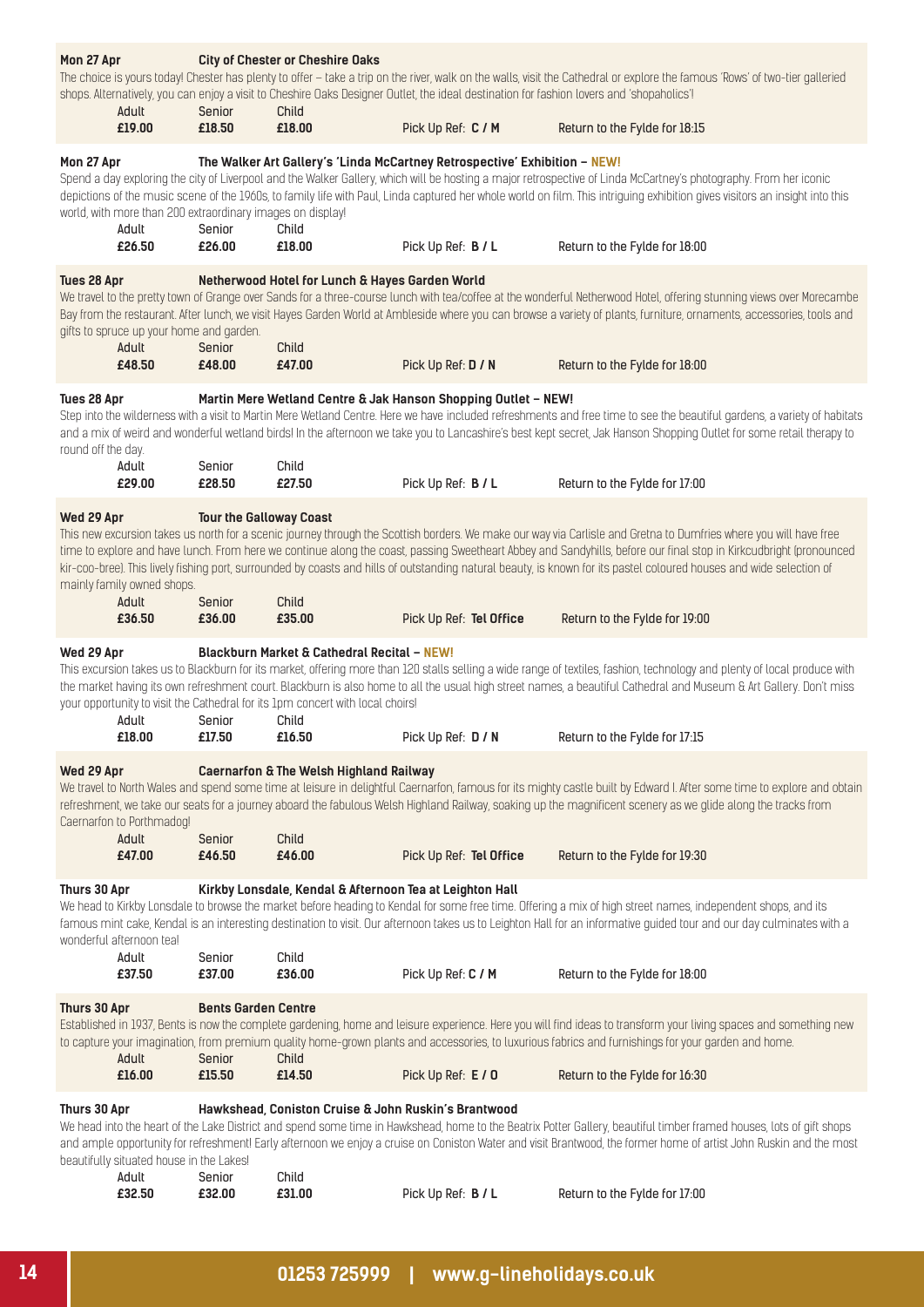## **A PREVIEW OF 2020 – BOOK NOW TO SECURE YOUR PLACE**

|                 | <b>Thurs 07 &amp; 21 May</b> |                   |                                                   | 'Phantom of the Opera' at the Palace Theatre, Manchester                                                                                                                                       | 'Phantom of the Opera' is widely considered one of the most spectacular productions in history! Circle tickets are accessible by lift and are therefore recommended |
|-----------------|------------------------------|-------------------|---------------------------------------------------|------------------------------------------------------------------------------------------------------------------------------------------------------------------------------------------------|---------------------------------------------------------------------------------------------------------------------------------------------------------------------|
|                 | Adult<br>£78.50              | Senior<br>£78.00  | Child<br>£77.00                                   | for those who struggle with mobility - please enquire at the time of booking (limited availability).<br>Pick Up Ref: C / M                                                                     | Return to the Fylde for 18:30                                                                                                                                       |
| Tues 05 May     |                              |                   | VE Celebrations & Lunch at Ryecroft Hall          |                                                                                                                                                                                                |                                                                                                                                                                     |
|                 |                              |                   |                                                   | We head to Ryecroft Hall for an afternoon of food, fun and entertainment in celebration of the 75th anniversary of VE Day.                                                                     |                                                                                                                                                                     |
|                 | Adult<br>£32.00              | Senior<br>£31.50  | Child<br>£31.00                                   | Pick Up Ref: Tel Office                                                                                                                                                                        | Return to the Fylde for 17:00                                                                                                                                       |
| Fri 08 May      |                              |                   |                                                   | André Rieu Live at the M&S Bank Arena, Liverpool - EVENING PERFORMANCE                                                                                                                         |                                                                                                                                                                     |
|                 |                              |                   |                                                   |                                                                                                                                                                                                | Don't miss this opportunity to see the Dutch 'King of Waltz' live in concert!! Early booking is highly recommended due to limited tickets.                          |
|                 | Adult<br>£155.00             | Senior<br>£154.50 | Child<br>£154.00                                  | Pick Up Ref: Tel Office                                                                                                                                                                        | Return to the Fylde for 23:30                                                                                                                                       |
|                 |                              |                   |                                                   |                                                                                                                                                                                                |                                                                                                                                                                     |
| Fri 08 May      |                              |                   |                                                   | 'Strictly Come Dancing - The Professionals' at the Lowry Theatre, Manchester                                                                                                                   |                                                                                                                                                                     |
|                 | Adult                        | Senior            | Child                                             | Following their huge success last year, the award-winning Strictly Professionals return for an electrifying new tourl                                                                          |                                                                                                                                                                     |
|                 | £75.00                       | £74.50            | £73.50                                            | Pick Up Ref: C / M                                                                                                                                                                             | Return to the Fylde for 18:00                                                                                                                                       |
|                 |                              |                   | Waddow Hall for Lunch & Clitheroe - NEW!          |                                                                                                                                                                                                |                                                                                                                                                                     |
| Thurs 14 May    |                              |                   |                                                   | Enjoy a three-course lunch at the 17th Century Waddow Hall in the beautiful Ribble Valley, followed by some time in Clitheroe.                                                                 |                                                                                                                                                                     |
|                 | Adult                        | Senior            | Child                                             |                                                                                                                                                                                                |                                                                                                                                                                     |
|                 | £42.50                       | £42.00            | £41.00                                            | Pick Up Ref: E / 0                                                                                                                                                                             | Return to the Fylde for 16:30                                                                                                                                       |
|                 | <b>Thurs 14 &amp; 28 May</b> |                   | 'Les Misérables' at the Lowry Theatre, Manchester |                                                                                                                                                                                                |                                                                                                                                                                     |
|                 |                              |                   |                                                   |                                                                                                                                                                                                | Enjoy top price stalls seats for a matinee performance of Victor Hugo's story of one man's fight for justice in French Revolution Paris.                            |
|                 | Adult<br>£79.50              | Senior<br>£79.00  | Child<br>£78.00                                   | Pick Up Ref: C / M                                                                                                                                                                             | Return to the Fylde for 18:30                                                                                                                                       |
|                 |                              |                   |                                                   |                                                                                                                                                                                                |                                                                                                                                                                     |
| Wed 17 Jun      |                              |                   |                                                   | 'Dial M For Murder' at the Lowry Theatre, Manchester                                                                                                                                           |                                                                                                                                                                     |
|                 | Adult                        | Senior            | Child                                             |                                                                                                                                                                                                | Don't miss this iconic, seat-gripping drama which tells the story of vengeful Tony Wendice as he plans to commit the 'perfect crime'.                               |
|                 | £55.00                       | £54.50            | £53.00                                            | Pick Up Ref: C / M                                                                                                                                                                             | Return to the Fylde for 18:00                                                                                                                                       |
| 18 & 20 Jun     |                              |                   | <b>Blackburn Market &amp; Flower Festival</b>     |                                                                                                                                                                                                |                                                                                                                                                                     |
|                 |                              |                   |                                                   |                                                                                                                                                                                                | Come with us to Blackburn's Market and Cathedral, where thousands of blooms will be on display for the spectacular Flower Festival.                                 |
|                 | Adult                        | Senior            | Child                                             |                                                                                                                                                                                                |                                                                                                                                                                     |
|                 | £24.50                       | £24.00            | £23.00                                            | Pick Up Ref: D / N                                                                                                                                                                             | Return to the Fylde for 17:00                                                                                                                                       |
| Wed 24 Jun      |                              |                   | 'Once' at the Lowry Theatre, Manchester           |                                                                                                                                                                                                |                                                                                                                                                                     |
|                 |                              |                   |                                                   | Based on the much-loved film, 'Once' tells the story of a Dublin street busker and a Czech musician who unexpectedly fall in love.                                                             |                                                                                                                                                                     |
|                 | Adult                        | Senior<br>£59.50  | Child<br>£58.50                                   |                                                                                                                                                                                                |                                                                                                                                                                     |
|                 | £60.00                       |                   |                                                   | Pick Up Ref: C / M                                                                                                                                                                             | Return to the Fylde for 18:30                                                                                                                                       |
| 24 Jun & 01 Jul |                              |                   | 'Sister Act' at the Opera House, Manchester       |                                                                                                                                                                                                |                                                                                                                                                                     |
|                 |                              |                   |                                                   |                                                                                                                                                                                                | Enjoy a visit to the Opera House and a matinee performance of the smash-hit musical, 'Sister Act!' Circle tickets are accessible by lift and are therefore          |
|                 | Adult                        | Senior            | Child                                             | recommended for those who struggle with mobility - please enquire at the time of booking (limited availability).                                                                               |                                                                                                                                                                     |
|                 | £60.00                       | £59.50            | £58.50                                            | Pick Up Ref: C / M                                                                                                                                                                             | Return to the Fylde for 18:30                                                                                                                                       |
|                 |                              |                   |                                                   |                                                                                                                                                                                                |                                                                                                                                                                     |
| Wed 22 Jul      |                              |                   |                                                   | 'Everybody's Talking About Jamie' at the Lowry Theatre, Manchester<br>Based on a true story, this brand-new musical follows the story of 16-year-old Jamie who doesn't quite fit in at school. |                                                                                                                                                                     |
|                 | Adult                        | Senior            | Child                                             |                                                                                                                                                                                                |                                                                                                                                                                     |
|                 | £59.50                       | £59.00            | £58.00                                            | Pick Up Ref: C / M                                                                                                                                                                             | Return to the Fylde for 18:30                                                                                                                                       |
| Sat 27 Jul      |                              |                   | Harrogate & RHS Garden Harlow Carr                |                                                                                                                                                                                                |                                                                                                                                                                     |
|                 |                              |                   |                                                   | Join us as we head to RHS Harlow Carr, one of Yorkshire's most relaxing and innovative gardens.                                                                                                |                                                                                                                                                                     |
|                 | Adult                        | Senior            | Child                                             |                                                                                                                                                                                                |                                                                                                                                                                     |
|                 | £59.50                       | £59.00            | £58.00                                            | Pick Up Ref: C / M                                                                                                                                                                             | Return to the Fylde for 18:30                                                                                                                                       |
| 03 & 28 Sep     |                              |                   | RHS Garden Bridgewater Guided Tour - NEW!         |                                                                                                                                                                                                |                                                                                                                                                                     |
|                 |                              |                   |                                                   | Don't miss this opportunity for a guided tour of RHS Bridgewater, a stunning new 156-acre garden near Manchester!                                                                              |                                                                                                                                                                     |
|                 | Adult                        | Senior            | Child                                             |                                                                                                                                                                                                |                                                                                                                                                                     |
|                 | £28.50                       | £28.00            | £27.00                                            | Pick Up Ref: C / M                                                                                                                                                                             | Return to the Fylde for 16:30                                                                                                                                       |